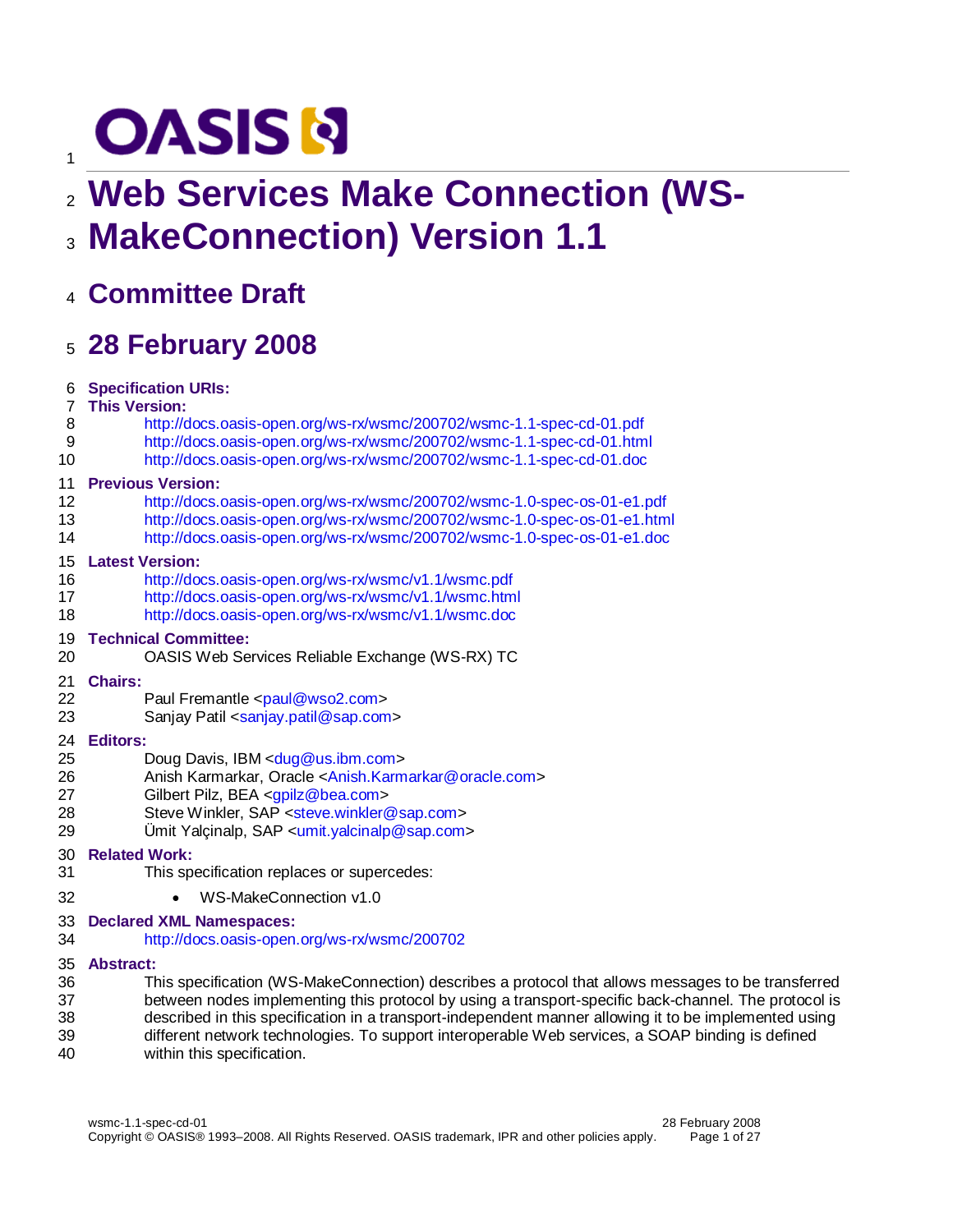- The protocol defined in this specification depends upon other Web services specifications for the identification of service endpoint addresses and policies. How these are identified and retrieved are detailed within those specifications and are out of scope for this document.
- 44 By using the XML [\[XML\]](#page-5-0), SOAP [\[SOAP 1.1\]](#page-5-1), [\[SOAP 1.2\]](#page-5-2) and WSD[L \[WSDL 1.1\] e](#page-5-3)xtensibility model,
- SOAP-based and WSDL-based specifications are designed to be composed with each other to define
- a rich Web services environment. As such, WS-MakeConnection by itself does not define all the
- features required for a complete messaging solution. WS-MakeConnection is a building block that is
- used in conjunction with other specifications and application-specific protocols to accommodate a
- wide variety of requirements and scenarios related to the operation of distributed Web services.

#### **Status:**

- This document was last revised or approved by the WS-RX Technical Committee on the above date. The level of approval is also listed above. Check the "Latest Version" or "Latest Approved Version" location noted above for possible later revisions of this document.
- Technical Committee members should send comments on this specification to the Technical Committee's email list. Others should send comments to the Technical Committee by using the "Send A Comment" button on the Technical Committee's web page at [http://www.oasis-](http://www.oasis-open.org/committees/ws-rx/)
- [open.org/committees/ws-rx/.](http://www.oasis-open.org/committees/ws-rx/)
- For information on whether any patents have been disclosed that may be essential to implementing this specification, and any offers of patent licensing terms, please refer to the Intellectual Property
- Rights section of the Technical Committee web page [\(http://www.oasis-open.org/committees/ws-](http://www.oasis-open.org/committees/ws-rx/ipr.php)[rx/ipr.php\)](http://www.oasis-open.org/committees/ws-rx/ipr.php).
- The non-normative errata page for this specification is located at [http://www.oasis-](http://www.oasis-open.org/committees/ws-rx/)
- [open.org/committees/ws-rx/.](http://www.oasis-open.org/committees/ws-rx/)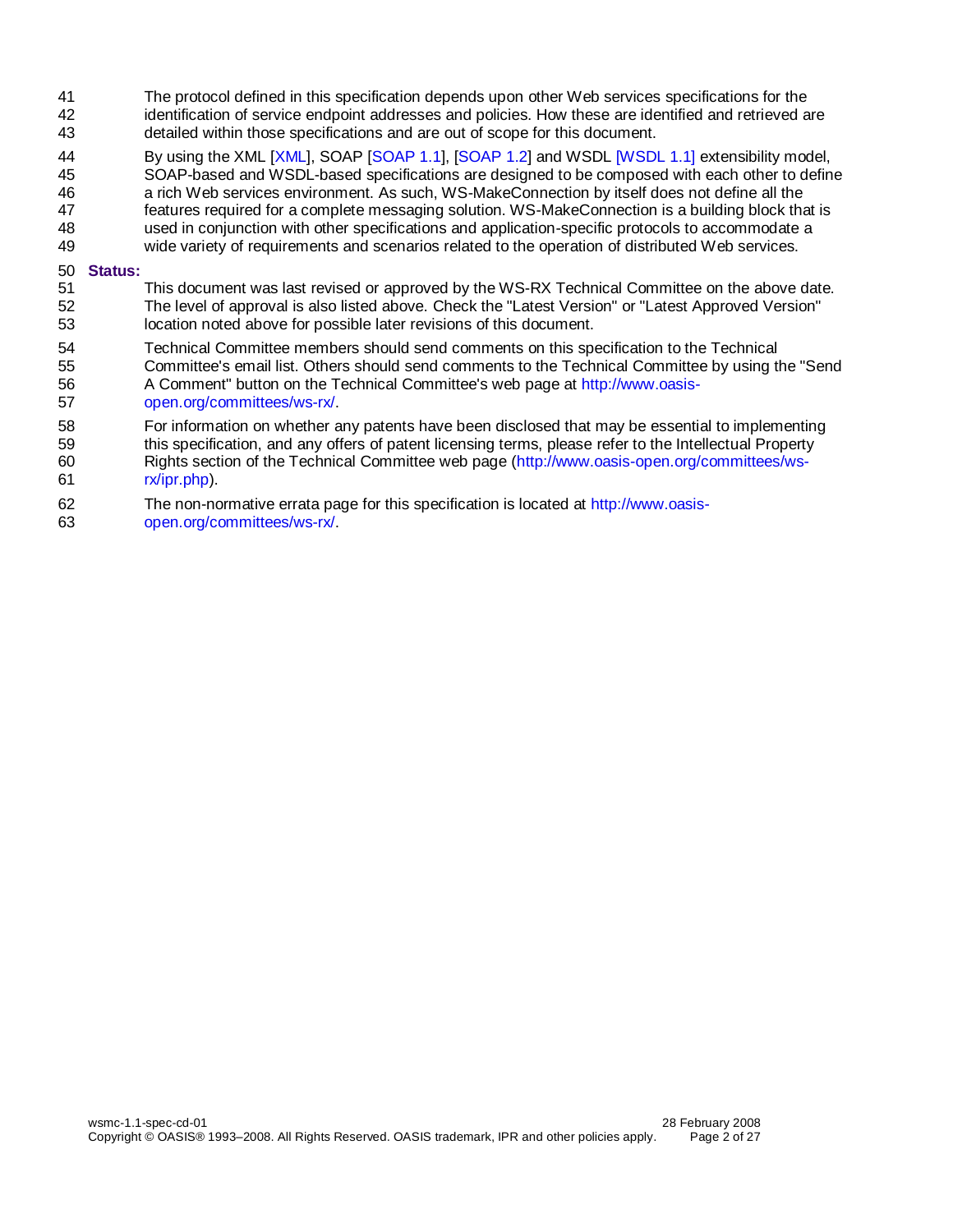## **Notices**

Copyright © OASIS® 1993–2007. All Rights Reserved. OASIS trademark, IPR and other policies apply.

 All capitalized terms in the following text have the meanings assigned to them in the OASIS Intellectual Property Rights Policy (the "OASIS IPR Policy"). The full Policy may be found at the OASIS website.

This document and translations of it may be copied and furnished to others, and derivative works that

comment on or otherwise explain it or assist in its implementation may be prepared, copied, published, and

distributed, in whole or in part, without restriction of any kind, provided that the above copyright notice and

this section are included on all such copies and derivative works. However, this document itself may not be

modified in any way, including by removing the copyright notice or references to OASIS, except as needed

for the purpose of developing any document or deliverable produced by an OASIS Technical Committee

(in which case the rules applicable to copyrights, as set forth in the OASIS IPR Policy, must be followed) or

as required to translate it into languages other than English.

 The limited permissions granted above are perpetual and will not be revoked by OASIS or its successors or assigns.

This document and the information contained herein is provided on an "AS IS" basis and OASIS

DISCLAIMS ALL WARRANTIES, EXPRESS OR IMPLIED, INCLUDING BUT NOT LIMITED TO ANY

WARRANTY THAT THE USE OF THE INFORMATION HEREIN WILL NOT INFRINGE ANY

OWNERSHIP RIGHTS OR ANY IMPLIED WARRANTIES OF MERCHANTABILITY OR FITNESS FOR A

PARTICULAR PURPOSE.

OASIS requests that any OASIS Party or any other party that believes it has patent claims that would

necessarily be infringed by implementations of this OASIS Committee Specification or OASIS Standard, to

- notify OASIS TC Administrator and provide an indication of its willingness to grant patent licenses to such
- patent claims in a manner consistent with the IPR Mode of the OASIS Technical Committee that produced

this specification.

OASIS invites any party to contact the OASIS TC Administrator if it is aware of a claim of ownership of any

patent claims that would necessarily be infringed by implementations of this specification by a patent

holder that is not willing to provide a license to such patent claims in a manner consistent with the IPR

Mode of the OASIS Technical Committee that produced this specification. OASIS may include such claims

on its website, but disclaims any obligation to do so.

OASIS takes no position regarding the validity or scope of any intellectual property or other rights that

might be claimed to pertain to the implementation or use of the technology described in this document or

- the extent to which any license under such rights might or might not be available; neither does it represent
- that it has made any effort to identify any such rights. Information on OASIS' procedures with respect to

rights in any document or deliverable produced by an OASIS Technical Committee can be found on the

OASIS website. Copies of claims of rights made available for publication and any assurances of licenses

to be made available, or the result of an attempt made to obtain a general license or permission for the use

of such proprietary rights by implementers or users of this OASIS Committee Specification or OASIS

Standard, can be obtained from the OASIS TC Administrator. OASIS makes no representation that any

information or list of intellectual property rights will at any time be complete, or that any claims in such list

are, in fact, Essential Claims.

The name "OASIS", WS-MakeConnection, WSMC, WSRM, WS-RX are trademarks of [OASIS,](http://www.oasis-open.org/) the owner

and developer of this specification, and should be used only to refer to the organization and its official

outputs. OASIS welcomes reference to, and implementation and use of, specifications, while reserving the

right to enforce its marks against misleading uses. Please see [http://www.oasis-](http://www.oasis-open.org/who/trademark.php)

[open.org/who/trademark.php](http://www.oasis-open.org/who/trademark.php) for above guidance.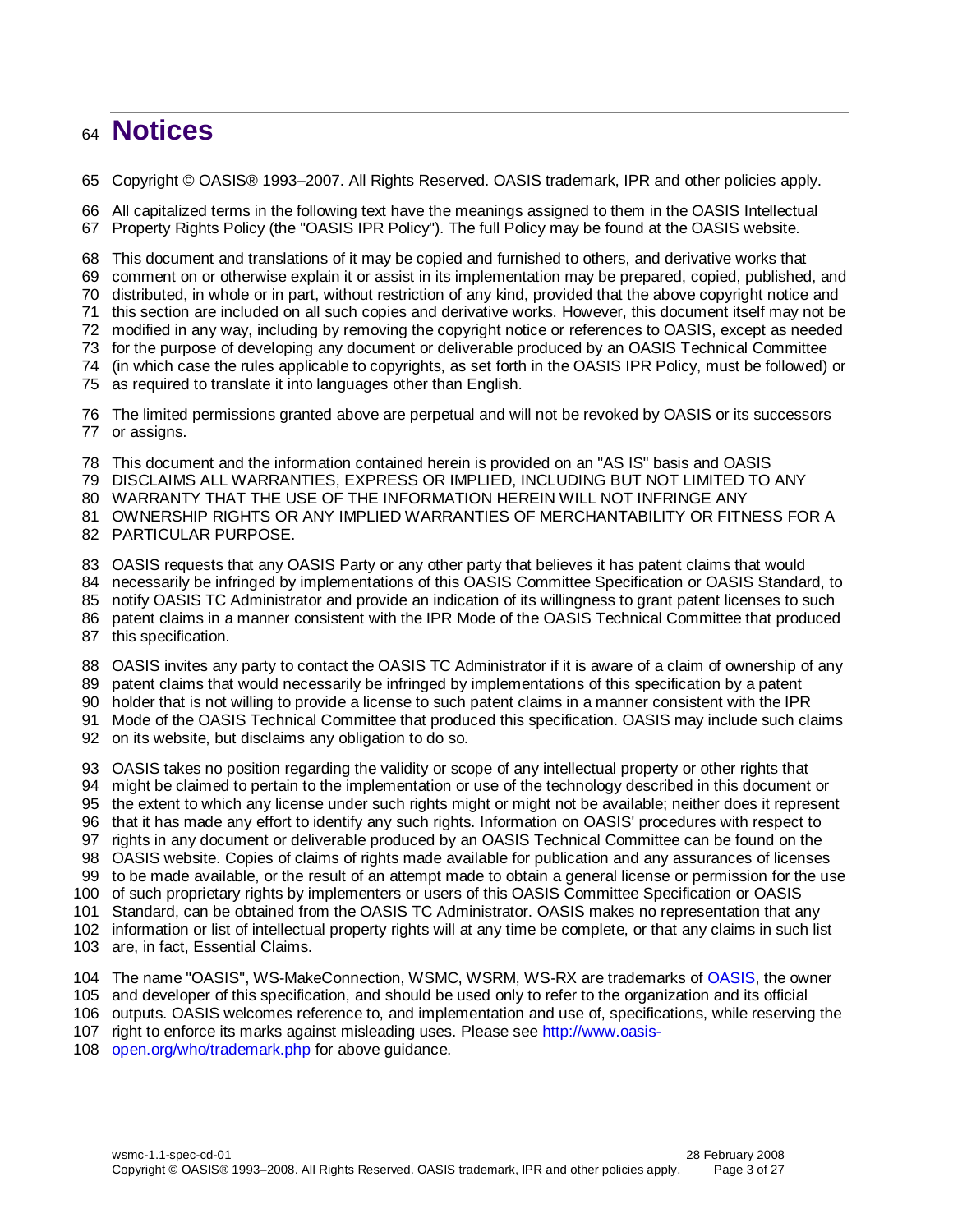# 109 Table of Contents

| 110 <sub>1</sub> |   |  |
|------------------|---|--|
| 111              |   |  |
| 112              |   |  |
| 113              |   |  |
| 114              |   |  |
| 115              |   |  |
| 116 2            |   |  |
| 117              |   |  |
| 118              |   |  |
| 119              |   |  |
| $120 \quad 3$    |   |  |
| 121              |   |  |
| 122              |   |  |
| 123              |   |  |
| 124              |   |  |
| 125 4            |   |  |
| 126              |   |  |
| 127              |   |  |
| 128              | 5 |  |
| 129              |   |  |
| 130              |   |  |
| 131              |   |  |
| 132              |   |  |
| 133              |   |  |
| 134              |   |  |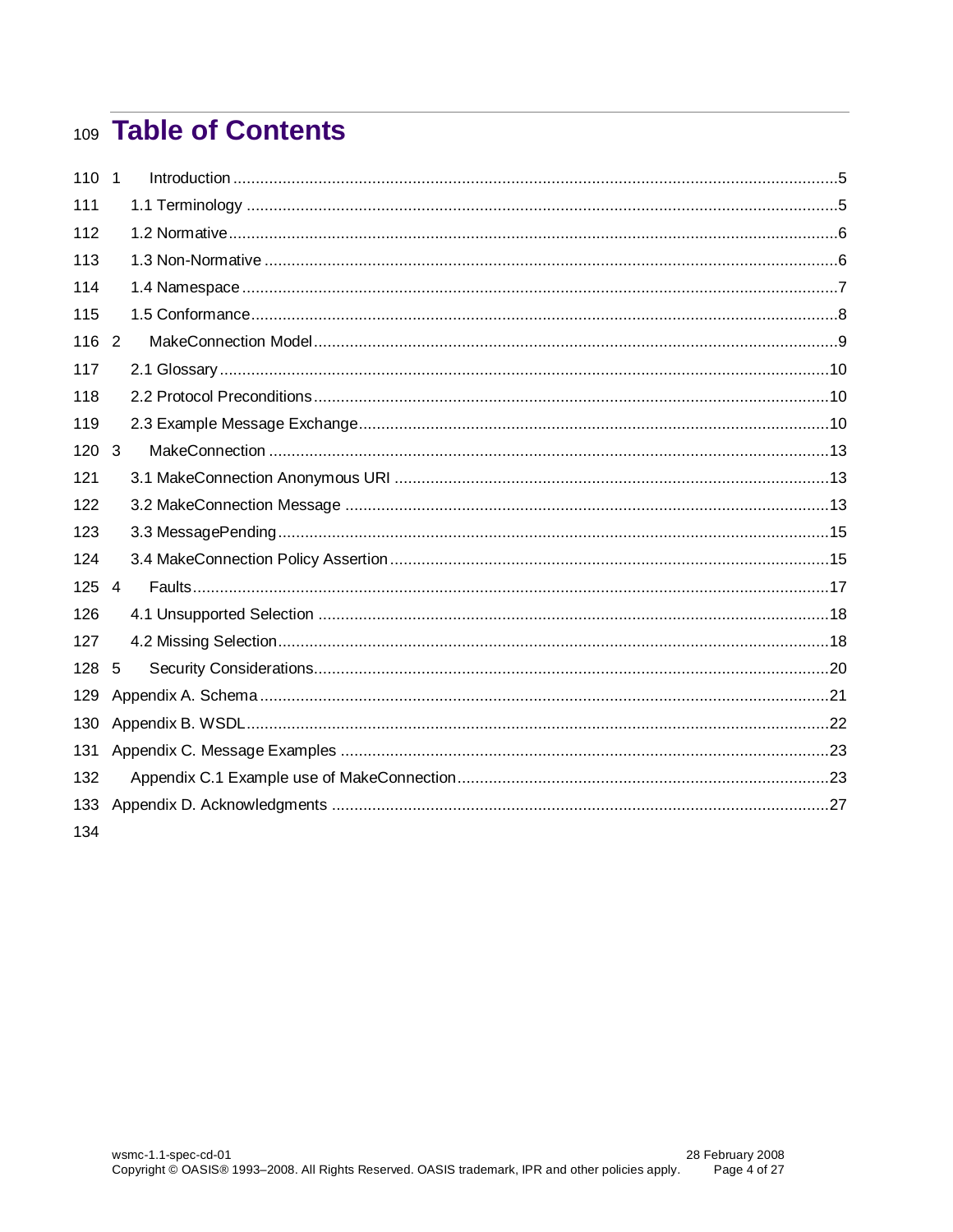## <span id="page-4-0"></span>**1 Introduction**

The primary goal of this specification is to create a mechanism for the transfer of messages between two

endpoints when the sending endpoint is unable to initiate a new connection to the receiving endpoint. It

defines a mechanism to uniquely identify non-addressable endpoints, and a mechanism by which

messages destined for those endpoints can be delivered. It also defines a SOAP binding that is required

for interoperability. Additional bindings can be defined.

This mechanism is extensible allowing additional functionality, such as security, to be tightly integrated.

This specification integrates with and complements the WS-ReliableMessaging[\[WS-RM\]](#page-5-6), WS-Security

 [\[WS-Security\]](#page-6-1), WS-Policy [\[WS-Policy\],](#page-6-2) and other Web services specifications. Combined, these allow for a broad range of reliable, secure messaging options.

#### <span id="page-4-1"></span>**1.1 Terminology**

 The keywords "MUST", "MUST NOT", "REQUIRED", "SHALL", "SHALL NOT", "SHOULD", "SHOULD NOT", "RECOMMENDED", "MAY", and "OPTIONAL" in this document are to be interpreted as described in RFC 2119 [\[KEYWORDS\]](#page-5-7).

This specification uses the following syntax to define normative outlines for messages:

- 150 The syntax appears as an XML instance, but values in italics indicate data types instead of values.
- Characters are appended to elements and attributes to indicate cardinality:
- o "?" (0 or 1)
- o "\*" (0 or more)
- o "+" (1 or more)
- 155 The character "|" is used to indicate a choice between alternatives.
- 156 The characters "[" and "]" are used to indicate that contained items are to be treated as a group with respect to cardinality or choice.
- 158 An ellipsis (i.e. "...") indicates a point of extensibility that allows other child or attribute content specified in this document. Additional children elements and/or attributes MAY be added at the indicated extension points but they MUST NOT contradict the semantics of the parent and/or owner, respectively. If an extension is not recognized it SHOULD be ignored.
- 162 XML namespace prefixes (see section [1.4\)](#page-6-0) are used to indicate the namespace of the element being defined.

Elements and Attributes defined by this specification are referred to in the text of this document using

- XPath 1.0 [XPATH 1.0] expressions. Extensibility points are referred to using an extended version of this syntax:
- 167 An element extensibility point is referred to using {any} in place of the element name. This indicates that any element name can be used, from any namespace other than the wsmc: namespace.
- 170 An attribute extensibility point is referred to using @{any} in place of the attribute name. This 171 indicates that any attribute name can be used, from any namespace other than the wsmc: namespace.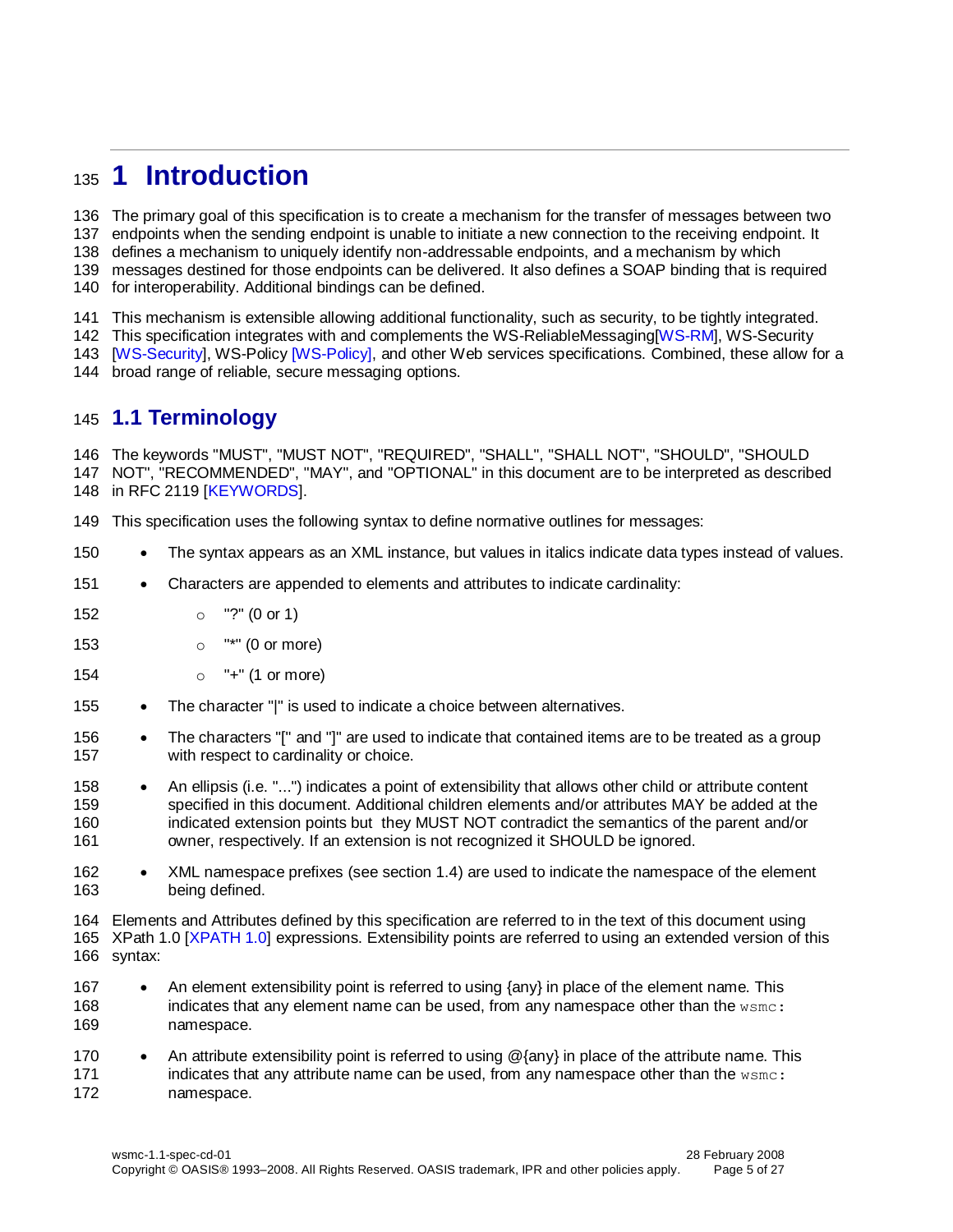## **1.2 Normative**

<span id="page-5-13"></span><span id="page-5-12"></span><span id="page-5-7"></span><span id="page-5-4"></span><span id="page-5-3"></span><span id="page-5-2"></span><span id="page-5-1"></span>

| 174<br>175<br>176               | [KEYWORDS]<br>S. Bradner, "Key words for use in RFCs to Indicate Requirement Levels," RFC<br>2119, Harvard University, March 1997<br>http://www.ietf.org/rfc/rfc2119.txt |                                                                                                                                                                                                                                                                       |  |
|---------------------------------|--------------------------------------------------------------------------------------------------------------------------------------------------------------------------|-----------------------------------------------------------------------------------------------------------------------------------------------------------------------------------------------------------------------------------------------------------------------|--|
| 177<br>178                      | [SOAP 1.1]                                                                                                                                                               | W3C Note, "SOAP: Simple Object Access Protocol 1.1," 08 May 2000.<br>http://www.w3.org/TR/2000/NOTE-SOAP-20000508/                                                                                                                                                    |  |
| 179<br>180<br>181               | [SOAP 1.2]                                                                                                                                                               | W3C Recommendation, "SOAP Version 1.2 Part 1: Messaging Framework" June<br>2003.<br>http://www.w3.org/TR/2003/REC-soap12-part1-20030624/                                                                                                                              |  |
| 182<br>183<br>184<br>185        | [URI]                                                                                                                                                                    | T. Berners-Lee, R. Fielding, L. Masinter, "Uniform Resource Identifiers (URI):<br>Generic Syntax," RFC 3986, MIT/LCS, U.C. Irvine, Xerox Corporation, January<br>2005.<br>http://ietf.org/rfc/rfc3986                                                                 |  |
| 186<br>187<br>188<br>189        | [UUID]                                                                                                                                                                   | P. Leach, M. Mealling, R. Salz, "A Universally Unique IDentifier (UUID) URN<br>Namespace," RFC 4122, Microsoft, Refactored Networks - LLC, DataPower<br>Technology Inc, July 2005<br>http://www.ietf.org/rfc/rfc4122.txt                                              |  |
| 190<br>191                      | [WSDL 1.1]                                                                                                                                                               | W3C Note, "Web Services Description Language (WSDL 1.1)," 15 March 2001.<br>http://www.w3.org/TR/2001/NOTE-wsdl-20010315                                                                                                                                              |  |
| 192<br>193<br>194<br>195<br>196 | [WS-Addressing]                                                                                                                                                          | W3C Recommendation, "Web Services Addressing 1.0 - Core", May 2006.<br>http://www.w3.org/TR/2006/REC-ws-addr-core-20060509/<br>W3C Recommendation, "Web Services Addressing 1.0 - SOAP Binding", May<br>2006.<br>http://www.w3.org/TR/2006/REC-ws-addr-soap-20060509/ |  |
| 197<br>198<br>199               | [WS-RM]                                                                                                                                                                  | OASIS WS-RX Technical Committee Draft, "Web Services Reliable Messaging<br>(WS-ReliableMessaging)," February 2008.<br>http://docs.oasis-open.org/ws-rx/wsrm/v1.2/wsrm.pdf                                                                                             |  |
| 200<br>201<br>202               | [WS-RM Policy]                                                                                                                                                           | OASIS WS-RX Technical Committee Draft, "Web Services Reliable Messaging<br>Policy Assertion (WS-RM Policy)" February 2008.<br>http://docs.oasis-open.org/ws-rx/wsrmp/v1.2/wsrmp.pdf                                                                                   |  |
| 203<br>204<br>205               | [XML]                                                                                                                                                                    | W3C Recommendation, "Extensible Markup Language (XML) 1.0 (Fourth<br>Edition)", September 2006.<br>http://www.w3.org/TR/REC-xml/                                                                                                                                      |  |
| 206<br>207                      | $[XML-ns]$                                                                                                                                                               | W3C Recommendation, "Namespaces in XML," 14 January 1999.<br>http://www.w3.org/TR/1999/REC-xml-names-19990114/                                                                                                                                                        |  |
| 208<br>209                      | [XML-Schema Part1]                                                                                                                                                       | W3C Recommendation, "XML Schema Part 1: Structures," October 2004.<br>http://www.w3.org/TR/xmlschema-1/                                                                                                                                                               |  |
| 210<br>211                      | [XML-Schema Part2]                                                                                                                                                       | W3C Recommendation, "XML Schema Part 2: Datatypes," October 2004.<br>http://www.w3.org/TR/xmlschema-2/                                                                                                                                                                |  |
| 212<br>213<br>214               | [XPATH 1.0]                                                                                                                                                              | W3C Recommendation, "XML Path Language (XPath) Version 1.0," 16 November<br>1999.<br>http://www.w3.org/TR/xpath                                                                                                                                                       |  |

## <span id="page-5-14"></span><span id="page-5-11"></span><span id="page-5-10"></span><span id="page-5-8"></span><span id="page-5-6"></span><span id="page-5-5"></span><span id="page-5-0"></span>**1.3 Non-Normative**

<span id="page-5-9"></span>

| 216 | [RDDL 2.0] | Jonathan Borden, Tim Bray, eds. "Resource Directory Description Language |
|-----|------------|--------------------------------------------------------------------------|
| 217 |            | (RDDL) 2.0," January 2004                                                |
| 218 |            | http://www.openhealth.org/RDDL/20040118/rddl-20040118.html               |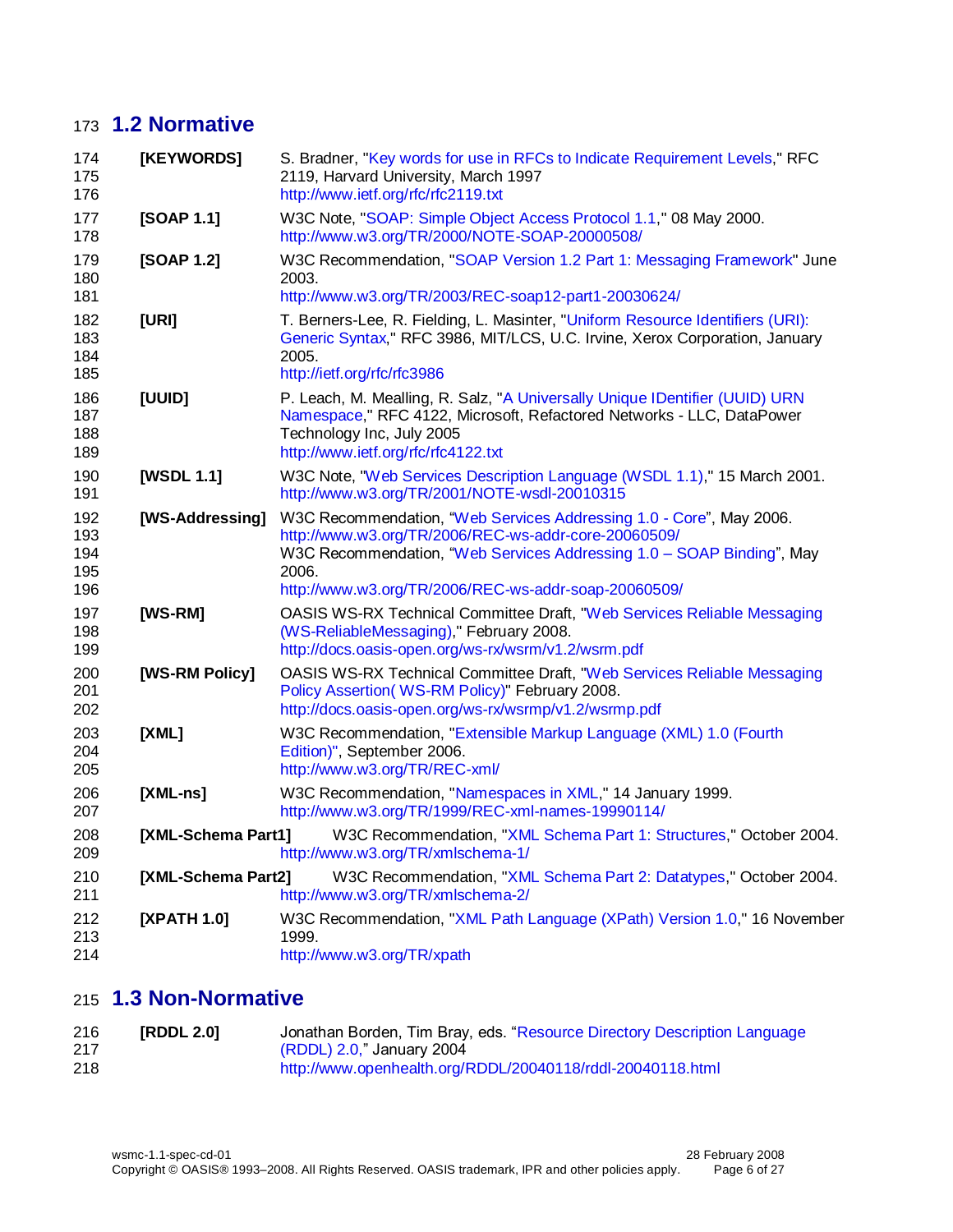<span id="page-6-7"></span><span id="page-6-6"></span><span id="page-6-5"></span><span id="page-6-4"></span><span id="page-6-3"></span><span id="page-6-2"></span>

| 219<br>220<br>221               | [RTTM]                | V. Jacobson, R. Braden, D. Borman, "TCP Extensions for High Performance",<br>RFC 1323, May 1992.<br>http://www.rfc-editor.org/rfc/rfc1323.txt                                                                                                                                                |
|---------------------------------|-----------------------|----------------------------------------------------------------------------------------------------------------------------------------------------------------------------------------------------------------------------------------------------------------------------------------------|
| 222<br>223                      | [SecurityPolicy]      | OASIS WS-SX Technical Committee Editor Draft, "WS-SecurityPolicy 1.3"<br>http://docs.oasis-open.org/ws-sx/ws-securitypolicy/200802                                                                                                                                                           |
| 224<br>225<br>226               | [SecureConversation]  | <b>OASIS WS-SX Technical Committee Editor Draft, "WS-</b><br>SecureConversation 1.4"<br>http://docs.oasis-open.org/ws-sx/ws-secureconversation/200512                                                                                                                                        |
| 227<br>228                      | [Trust]               | OASIS WS-SX Technical Committee Editor Draft, "WS-Trust 1.4"<br>http://docs.oasis-open.org/ws-sx/ws-trust/200802                                                                                                                                                                             |
| 229<br>230<br>231               | [WS-Policy]           | W3C Recommendation, "Web Services Policy 1.5 - Framework," September<br>2007.<br>http://www.w3.org/TR/2007/REC-ws-policy-20070904                                                                                                                                                            |
| 232<br>233<br>234               | [WS-PolicyAttachment] | W3C Recommendation, "Web Services Policy 1.5 - Attachment,"<br>September 2007.<br>http://www.w3.org/TR/2007/REC-ws-policy-attach-2007004                                                                                                                                                     |
| 235<br>236<br>237<br>238<br>239 | [WS-Security]         | Anthony Nadalin, Chris Kaler, Phillip Hallam-Baker, Ronald Monzillo, eds. "OASIS<br>Web Services Security: SOAP Message Security 1.0 (WS-Security 2004)",<br>OASIS Standard 200401, March 2004.<br>http://docs.oasis-open.org/wss/2004/01/oasis-200401-wss-soap-message-<br>security-1.0.pdf |
| 240<br>241<br>242<br>243<br>244 |                       | Anthony Nadalin, Chris Kaler, Phillip Hallam-Baker, Ronald Monzillo, eds. "OASIS"<br>Web Services Security: SOAP Message Security 1.1 (WS-Security 2004)", OASIS<br>Standard 200602, February 2006.<br>http://docs.oasis-open.org/wss/v1.1/wss-v1.1-spec-os-SOAPMessageSecurity.pdf          |

#### <span id="page-6-1"></span><span id="page-6-0"></span>**1.4 Namespace**

246 The XML namespace [\[XML-ns\]](#page-5-8) URI that MUST be used by implementations of this specification is:

<http://docs.oasis-open.org/ws-rx/wsmc/200702>

248 Dereferencing the above URI will produce the Resource Directory Description Language [\[RDDL 2.0\]](#page-5-9) document that describes this namespace.

250 Table 1 lists the XML namespaces that are used in this specification. The choice of any namespace prefix 251 is arbitrary and not semantically significant. is arbitrary and not semantically significant.

#### Table 1

| <b>Prefix</b>   | <b>Namespace</b>                              |
|-----------------|-----------------------------------------------|
| S               | (Either SOAP 1.1 or 1.2)                      |
| S <sub>11</sub> | http://schemas.xmlsoap.org/soap/envelope/     |
| S <sub>12</sub> | http://www.w3.org/2003/05/soap-envelope       |
| wsmc            | http://docs.oasis-open.org/ws-rx/wsmc/200702  |
| wsrm            | http://docs.oasis-open.org/ws-rx/wsrm/200702  |
| wsa             | http://www.w3.org/2005/08/addressing          |
| wsam            | http://www.w3.org/2007/05/addressing/metadata |
| <b>WSD</b>      | http://www.w3.org/ns/ws-policy                |
| хs              | http://www.w3.org/2001/XMLSchema              |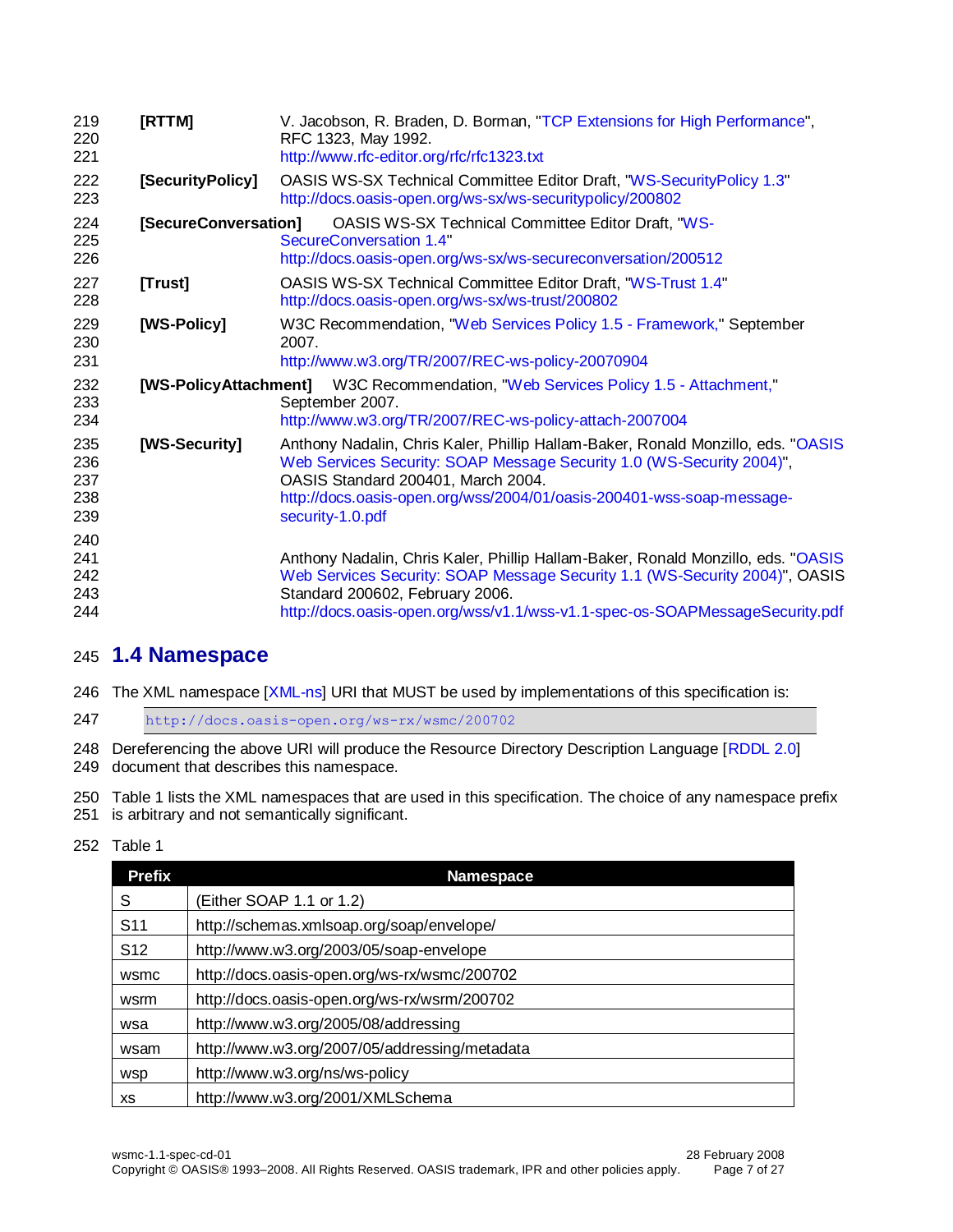- The normative schema for WS-MakeConnection can be found linked from the namespace document that is located at the namespace URI specified above.
- All sections explicitly noted as examples are informational and are not to be considered normative.

#### <span id="page-7-0"></span>**1.5 Conformance**

- An implementation is not conformant with this specification if it fails to satisfy one or more of the MUST or
- REQUIRED level requirements defined herein. A SOAP Node MUST NOT use the XML namespace
- identifier for this specification (listed in section [1.4\)](#page-6-0) within SOAP Envelopes unless it is conformant with this specification.
- Normative text within this specification takes precedence over normative outlines, which in turn take
- precedence over the XML Schema [\[XML Schema Part 1,](#page-5-10) [Part 2\]](#page-5-11) descriptions.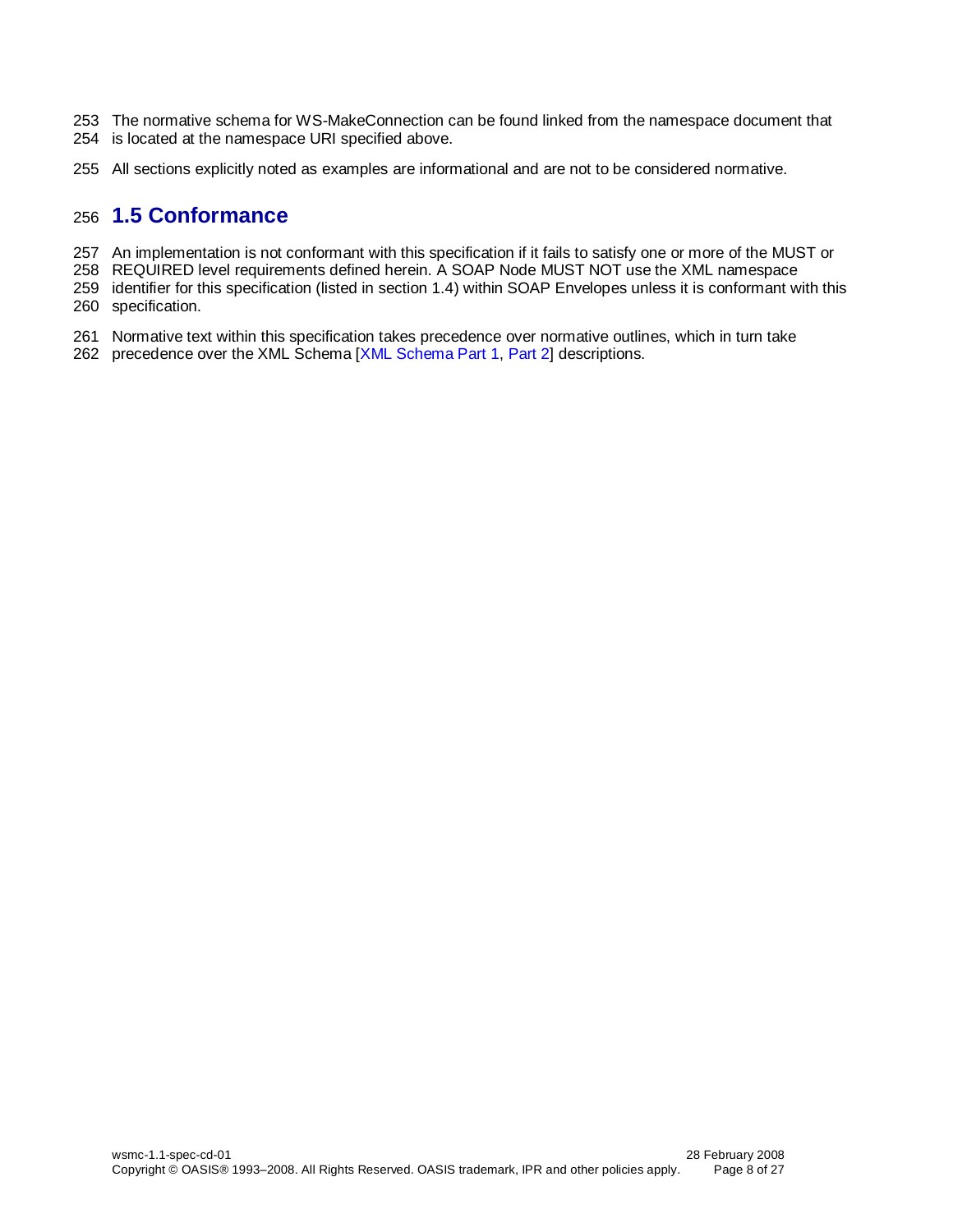## <span id="page-8-0"></span><sup>263</sup> **2 MakeConnection Model**

 The WS-Addressing [\[WS-Addressing\]](#page-5-12) specification defines the anonymous URI to identify non- addressable endpoints and to indicate a protocol-specific back-channel is to be used for any messages destined for that endpoint. For example, when used in the WS-Addressing ReplyTo EPR, the use of this anonymous URI is meant to indicate that any response message is to be transmitted on the transport- specific back-channel. In the HTTP case this would mean that any response message is sent back on the HTTP response flow.

 In cases where the connection is still available the WS-Addressing URI is sufficient. However, in cases where the original connection is no longer available, additional mechanisms are needed. Take the situation where the original connection that carried a request message is broken and therefore is no longer available to carry a response back to the original sender. Traditionally, non-anonymous (addressable) EPRs would be used in these cases to allow for the sender of the response message to initiate new connections as needed. However, if the sender of the request message is unable (or unwilling) to accept new connections then the only option available is for it to establish a new connection for the purposes of allowing the response message to be sent. This specification defines a mechanism by which a new

- 278 connection can be established.
- 279 The MakeConnection model consists of two key aspects:
- 280 An optional anonymous-like URI template is defined that has similar semantics to WS-281 Addressing's anonymous, but also allows for each non-addressable endpoint to be uniquely 282 identified
- 283 A new message is defined that establishes a connection that can then be used to transmit 284 messages to these non-addressable endpoints
- 285 Figure 1 below illustrates the overall flow involved in the use of MakeConnection:

| Endpoint<br>(MC Initiator) | Non-Addressable<br>Make Connection Protocol        | Addressable<br>Endpoint<br>(MC Receiver) |  |
|----------------------------|----------------------------------------------------|------------------------------------------|--|
|                            | Establish Protocol Preconditions                   |                                          |  |
|                            | Optional sharing of MC-Anonymous EPR               |                                          |  |
|                            | MakeConnection ( Connection Identifying Parameters |                                          |  |
|                            | Message destined for the Non-Addressable Endpoint  |                                          |  |

- 286 Figure 1 Make Connection Model
- 287 The MakeConnection message is used to establish a new connection between the two endpoints. Within
- 288 the message is identifying information that is used to uniquely identify a message that is eligible for
- 289 transmission.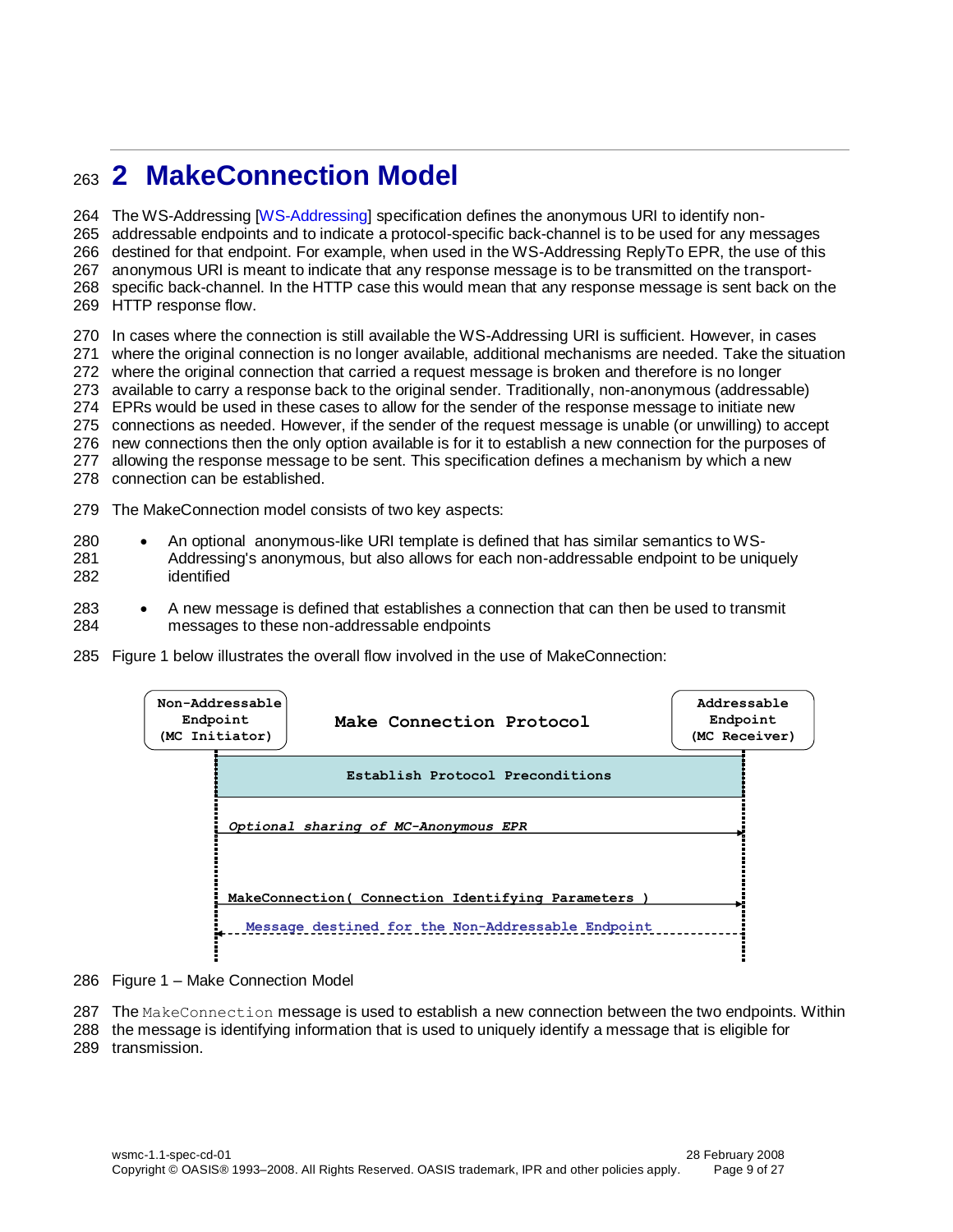#### <span id="page-9-0"></span>**2.1 Glossary**

- The following definitions are used throughout this specification:
- **Back-channel:** When the underlying transport provides a mechanism to return a transport-protocol
- specific response, capable of carrying a SOAP message, without initiating a new connection, this specification refers to this mechanism as a back-channel.
- **Endpoint:** As defined in the WS-Addressing specification; a Web service Endpoint is a (referenceable) entity, processor, or resource to which Web service messages can be addressed. Endpoint references (EPRs) convey the information needed to address a Web service Endpoint.
- **MC Initiator** The endpoint that transmits the MakeConnection message the destination endpoint for the messages being sent on the transport-specific back-channel.
- **MC Receiver:** The endpoint that receives the MakeConnection message the source endpoint for the messages being sent on the transport-specific back-channel.
- **Receive:** The act of reading a message from a network connection.
- **Transmit:** The act of writing a message to a network connection.

#### <span id="page-9-1"></span>**2.2 Protocol Preconditions**

- The correct operation of the protocol requires that a number of preconditions MUST be established prior to the processing of the initial sequenced message:
- 307 The MC Receiver MUST be capable of accepting new incoming connections.
- 308 The MC Initiator MUST be capable of creating new outgoing connections to the MC Receiver, and those connections MUST have a back-channel.
- 310 If a secure exchange of messages is REQUIRED, then the MC Initiator and MC Receiver MUST have a security context.

#### <span id="page-9-2"></span>**2.3 Example Message Exchange**

 Figure 2 illustrates a message exchange in which the response message is delivered using MakeConnection.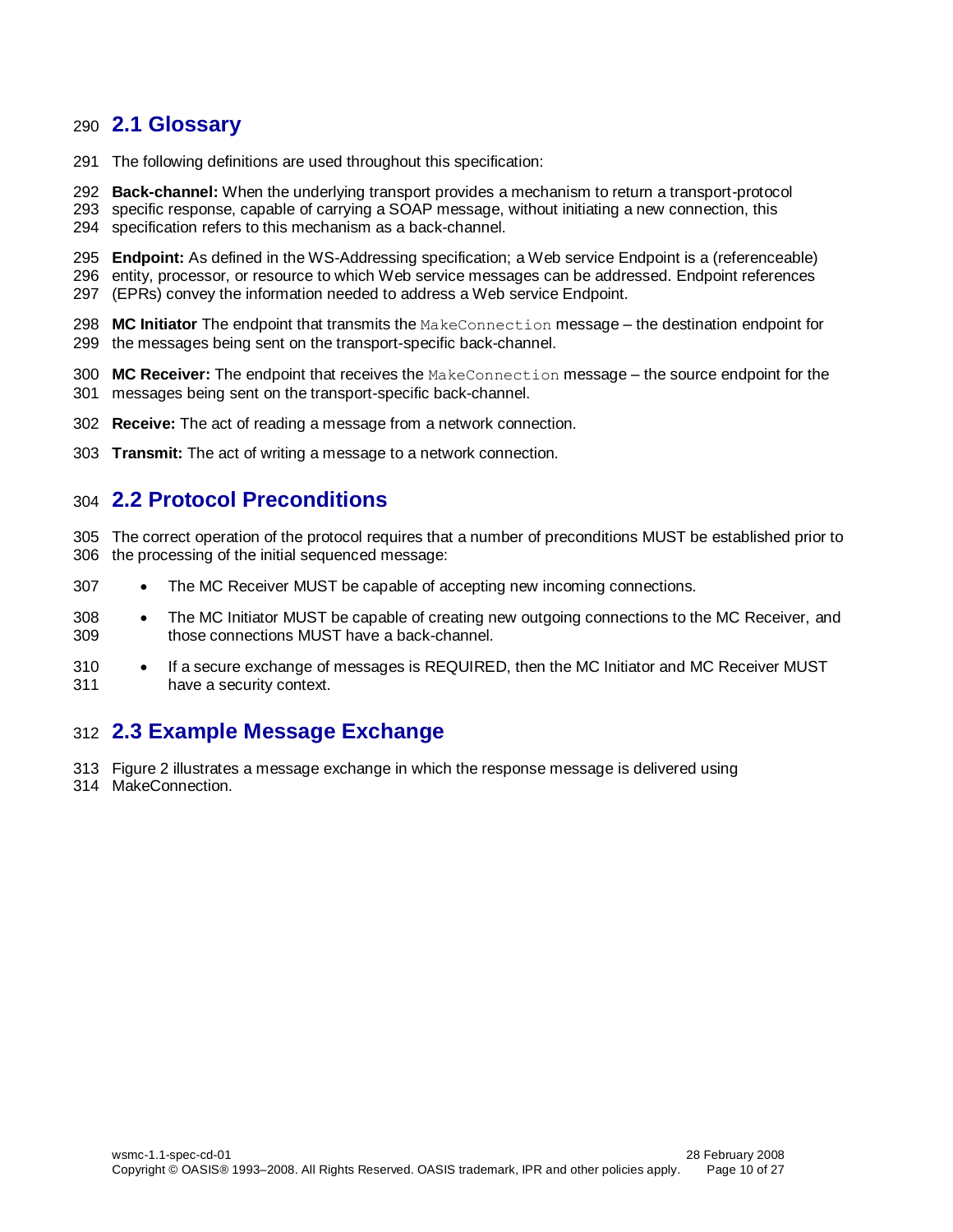

- 315 Figure 2: Example WS-MakeConnection Message Exchange
- 316 1. The protocol preconditions are established. These include policy exchange, endpoint resolution, 317 and establishing trust.
- 318 2. The client (MC Initiator) sends a GetQuote request message to the service (MC Receiver). The 319 WS-Addressing wsa: ReplyTo EPR uses the MakeConnection Anonymous URI Template – 320 indicating that if the GetQuoteResponse message is not sent back on this connection's back-321 channel, then the client will use MakeConnection to retrieve it.
- 322 3. The service receives the request message and decides to close the connection by sending back 323 an empty response (in the HTTP case an HTTP 202 Accept is sent).
- 324 4. The client sends a MakeConnection message to the service. Within the MakeConnection 325 element is the wsmc:Address element containing the same MakeConnection Anonymous URI 326 used in step 2.
- 327 5. The service has not completed executing the GetQuote operation and decides to close the 328 connection by sending back an empty response (in the HTTP case an HTTP 202 Accept) 329 indicating that no messages destined for this MC Initiator are available at this time.
- 330 6. The client sends a second MakeConnection message to the service. Within the 331 MakeConnection element is the wsmc: Address element containing the same MakeConnection 332 Anonymous URI used in step 2.
- 333 7. The service uses this new connection to transmit the GetQuoteResponse message.

 The service can assume that because the MakeConnection Anonymous URI Template was used in the  $wsa:Rep1yTo EPR$  the client will act as an MC Initiator for the purposes of retrieving messages destined to that EPR (i.e. responses to the GetQuote). This allows the service the option of immediately releasing resources used by the original connection – knowing that the client will, at some later point in time, establish a new connection on which the GetQuoteResponse can be transmitted. Likewise, when the first MakeConnection is received by the service, it again has the option of leaving the connection open until the GetQuoteResponse is ready to be transmitted, or it can close the connection immediately knowing 341 that the MC Initiator will retransmit the MakeConnection message at some later point in time. Since the nature and dynamic characteristics of the underlying transport and potential intermediaries are unknown in the general case, the timing of re-transmissions cannot be specified. Additionally, over-aggressive re- transmissions have been demonstrated to cause transport or intermediary flooding which are counterproductive. Consequently, implementers are encouraged to utilize adaptive mechanisms that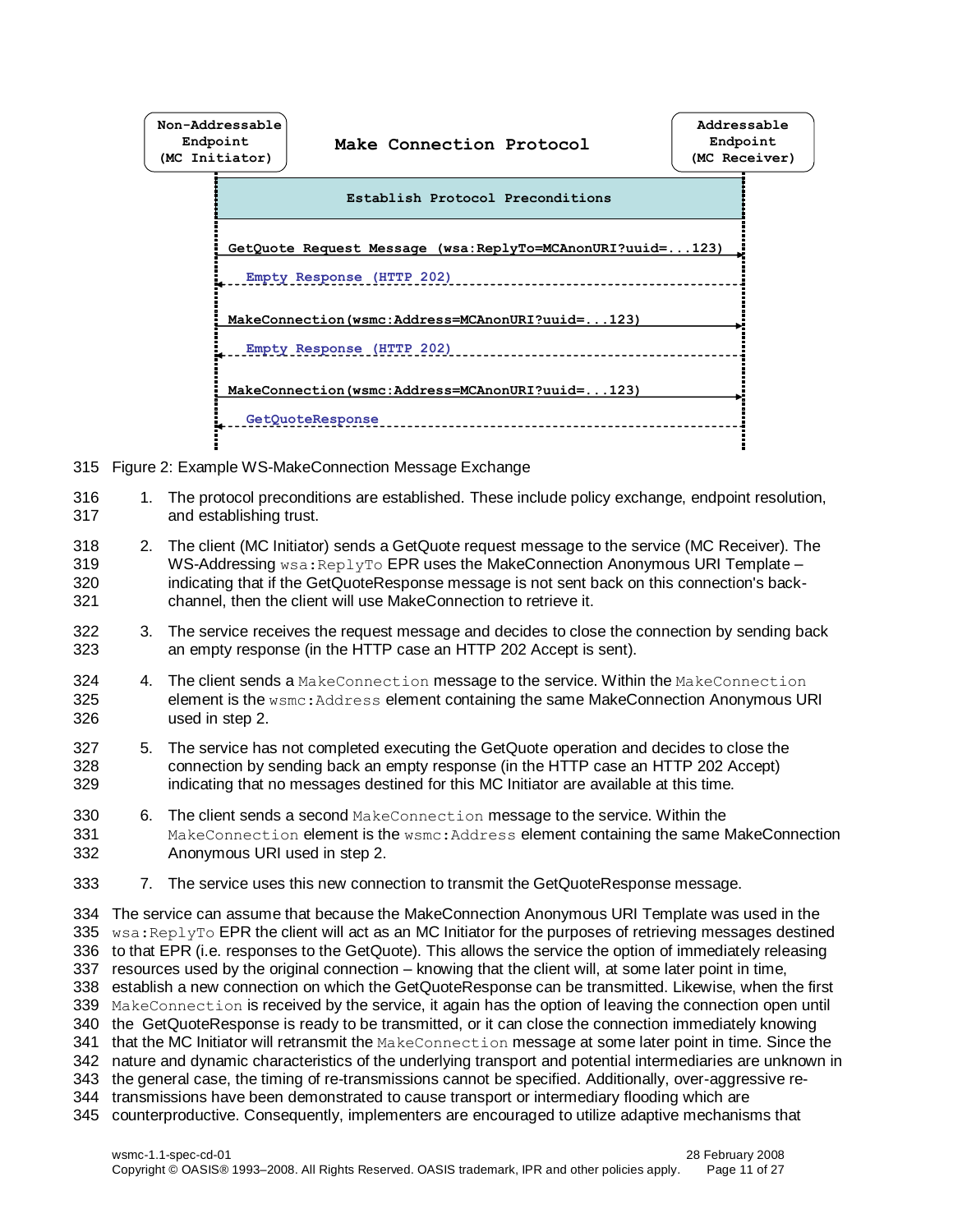- 346 dynamically adjust re-transmission time and the back-off intervals that are appropriate to the nature of the
- 347 transports and intermediaries envisioned. For the case of TCP/IP transports, a mechanism similar to that
- 348 described as RTTM in RFC 1323 [\[RTTM\]](#page-6-3) SHOULD be considered.
- 349 Now that the basic model has been outlined, the details of this protocol are now provided in section [3.](#page-12-0)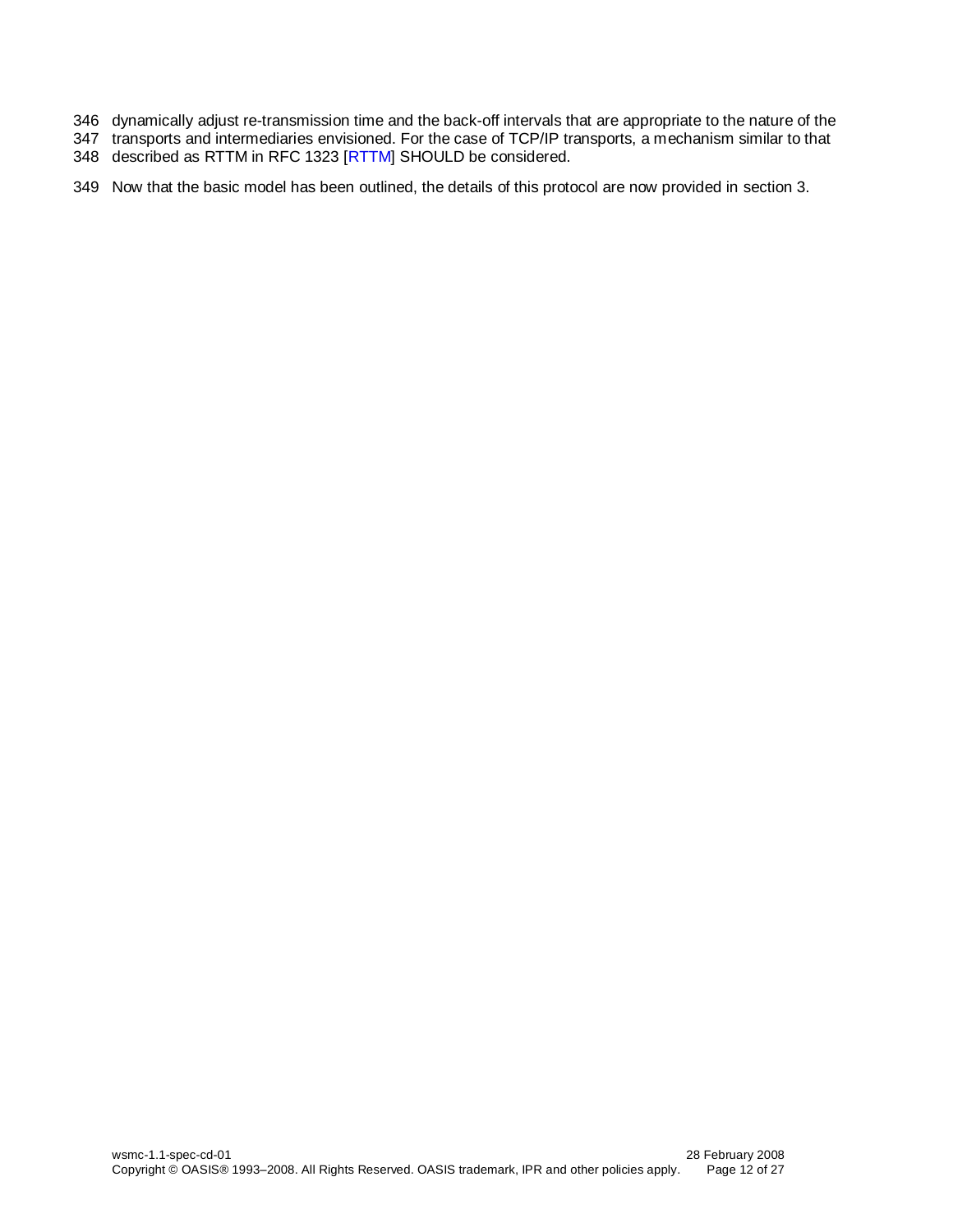## <span id="page-12-0"></span>**3 MakeConnection**

 The following sub-sections define the various MakeConnection features, and prescribe their usage by a conformant implementations.

### <span id="page-12-1"></span>**3.1 MakeConnection Anonymous URI**

 When an Endpoint is not directly addressable (e.g. behind a firewall or not able to allow incoming connections), an anonymous URI in the EPR address property can indicate such an Endpoint. The WS- Addressing anonymous URI is one such anonymous URI. This specification defines a URI template (the WS-MC anonymous URI) which may be used to uniquely identify anonymous Endpoints.

http://docs.oasis-open.org/ws-rx/wsmc/200702/anonymous?id={unique-String}

359 The appearance of an instance of this URI template in the  $ws$ a: Address value of an EPR indicates a 360 protocol-specific back-channel will be established through a mechanism such as MakeConnection, defined below. When using this URI template, "{unique-String}" MUST be replaced by a globally unique 362 string (e.g a UUID value as defined by RFC4122 [\[UUID\]](#page-5-13)). This specification does not require the use of one particular string generation scheme. This string uniquely distinguishes the Endpoint. A sending Endpoint SHOULD Transmit messages at Endpoints identified with the URI template using a protocol-365 specific back-channel, including but not limited to those established with a MakeConnection message. Note, this URI template is semantically similar to the WS-Addressing anonymous URI if a protocol-specific

back-channel is available.

#### <span id="page-12-2"></span>**3.2 MakeConnection Message**

The MakeConnection element is sent in the body of a one-way message that establishes a

contextualized back-channel for the transmission of messages according to matching criteria (defined

below). In the non-faulting case, if no matching message is available then no SOAP envelope will be

372 returned on the back-channel. A common usage will be a client sending MakeConnection to a server for

the purpose of receiving asynchronous response messages.

The following exemplar defines the MakeConnection syntax:

```
375 <wsmc:MakeConnection ...> 
376 <wsmc:Address ...> xs:anyURI </wsmc:Address> ?
377 <wsrm:Identifier ...> xs:anyURI </wsrm:Identifier> ?
378 ...<br>379 </wsmc:
        379 </wsmc:MakeConnection>
```
380 The following describes the content model of the MakeConnection element.

#### /wsmc:MakeConnection

 This element allows the sender to create a transport-specific back-channel that can be used to return a message that matches the selection criteria. Endpoints MUST NOT send this element as a header block. At least one selection criteria sub-element MUST be specified – if not a MissingSelection fault MUST be generated.

/wsmc:MakeConnection/wsmc:Address

387 This element specifies the URI (wsa: Address) of the initiating Endpoint. Endpoints MUST NOT return messages on the transport-specific back-channel unless they have been addressed to this URI. This Address property and a message's WS-Addressing destination property are considered identical when they are exactly the same character-for-character. Note that URIs which are not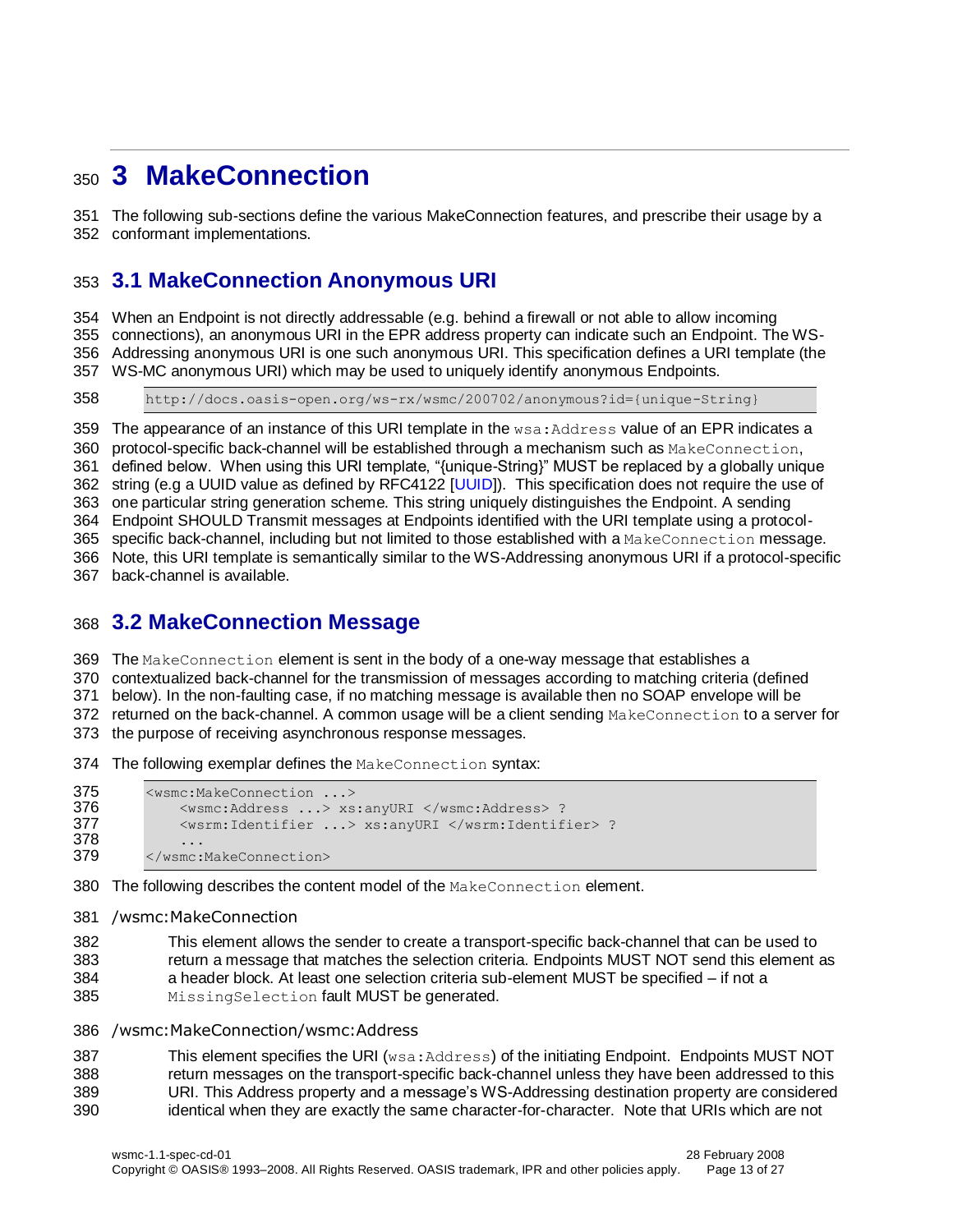- 391 identical in this sense may in fact be functionally equivalent. Examples include URI references which differ only in case, or which are in external entities which have different effective base URIs.
- /wsmc:MakeConnection/wsmc:Address/@{any}
- This is an extensibility mechanism to allow additional attributes, based on schemas, to be added to the element.
- /wsmc:MakeConnection/wsrm:Identifier
- This element specifies the WS-RM Sequence Identifier that establishes the context for the
- transport-specific back-channel. The Sequence Identifier should be compared with the Sequence Identifiers associated with the messages held by the sending Endpoint, and if there is a matching
- message it will be returned.
- /wsmc:MakeConnection/wsrm:Identifier/@{any}
- This is an extensibility mechanism to allow additional attributes, based on schemas, to be added to the element.
- /wsmc:MakeConnection/{any}
- This is an extensibility mechanism to allow different (extensible) types of information, based on a
- schema, to be passed. This allows fine-tuning of the messages to be returned, additional selection
- 407 criteria included here are logically ANDed with the Address and/or wsrm: Identifier. If an
- extension is not supported by the Endpoint then it should generate an UnsupportedSelection fault.
- /wsmc:MakeConnection/@{any}
- This is an extensibility mechanism to allow additional attributes, based on schemas, to be added to the element.
- If more than one selection criteria element is present, then the MC Receiver processing the
- MakeConnection message MUST insure that any SOAP Envelope flowing on the back-channel satisfies
- all of those selection criteria.
- The management of messages that are awaiting the establishment of a back-channel to their receiving
- Endpoint is an implementation detail that is outside the scope of this specification. Note, however, that
- these messages form a class of asynchronous messages that is not dissimilar from "ordinary"
- asynchronous messages that are waiting for the establishment of a connection to their destination
- Endpoints.
- This specification places no constraint on the types of messages that can be returned on the transport-
- specific back-channel. As in an asynchronous environment, it is up to the recipient of the
- MakeConnection message to decide which messages are appropriate for transmission to any particular
- 424 Endpoint. However, the Endpoint processing the MakeConnection message MUST insure that the
- 425 messages match the selection criteria as specified by the child elements of the MakeConnection
- element.
- 427 Since the message exchange pattern use by MakeConnection is untraditional, the following points need to be reiterated for clarification:
- 429 The MakeConnection message is logically part of a one-way operation; there is no reply message to the MakeConnection itself, and any response flowing on the transport back-channel is a pending message.
- 432 Since there is no reply message to MakeConnection, the WS-Addressing specific rules in<br>433 section 3.4 "Formulating a Reply Message" are not used. Therefore, the value of any section 3.4 "Formulating a Reply Message" are not used. Therefore, the value of any wsa:ReplyTo element in the MakeConnection message has no effective impact since the WS-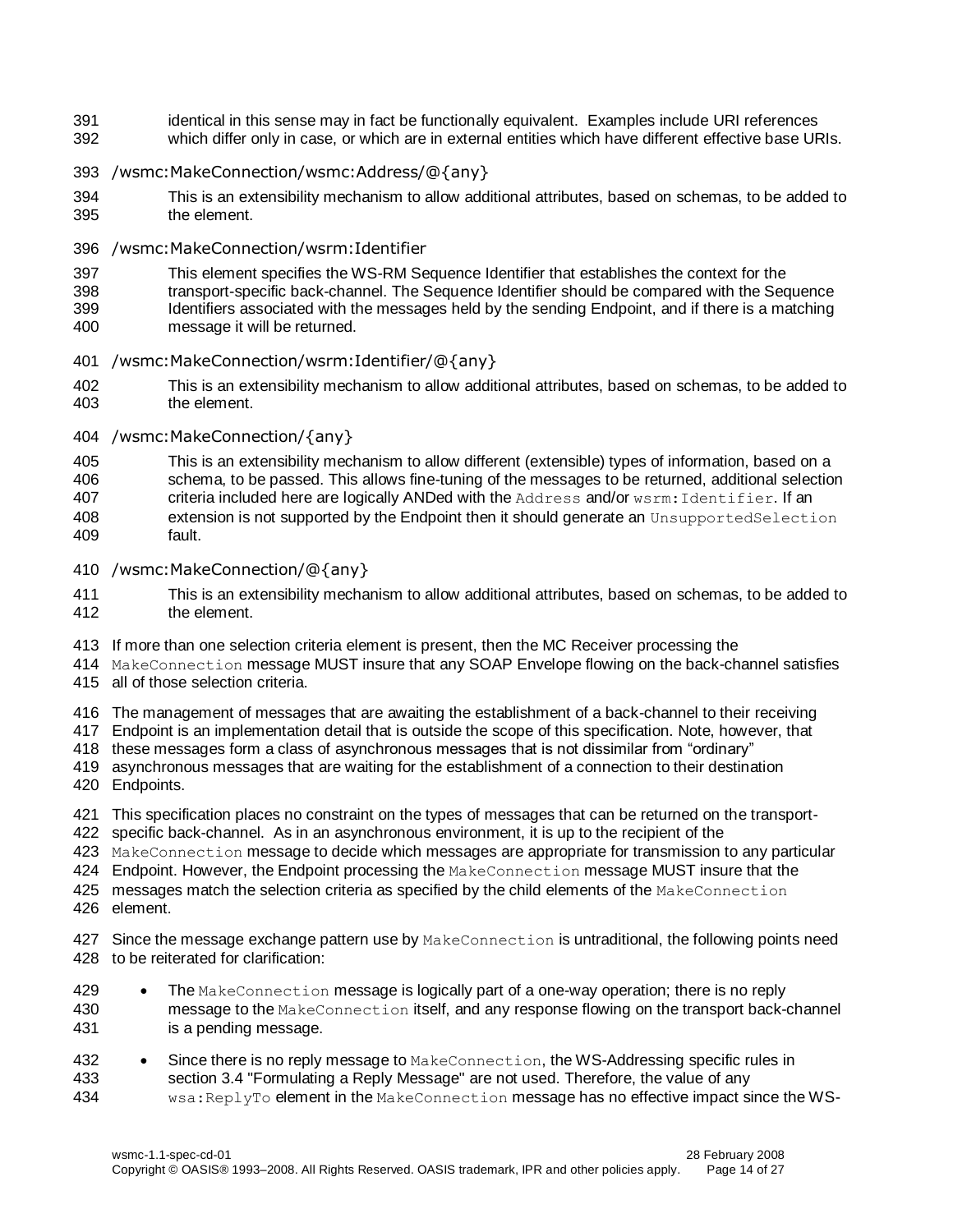- 435 Addressing  $[rep]_V$  endpoint  $[poperty]$  that is set by the presence of  $ws$  a: ReplyTo is not used.
- 437 In the absence of any pending message, there will be no message transmitted on the transport back-channel. E.g. in the HTTP case just an HTTP 202 Accepted will be returned without any SOAP envelope in the HTTP response message.
- When there is a message pending, it is sent on the transport back-channel, using the connection 441 that has been initiated by the MakeConnection request.

#### <span id="page-14-0"></span>**3.3 MessagePending**

 When MakeConnection is used, and a message is returned on the transport-specific back-channel, the 444 MessagePending header SHOULD be included on the returned message as an indicator whether there are additional messages waiting to be retrieved using the same selection criteria that was specified in the MakeConnection element.

- The following exemplar defines the MessagePending syntax:
- <wsmc:MessagePending pending="xs:boolean" ...> 449<br>450 </wsmc:MessagePending>
- 451 The following describes the content model of the MessagePending header block.
- /wsmc:MessagePending
- This element indicates whether additional messages are waiting to be retrieved.
- /wsmc:MessagePending/@pending
- This attribute, when set to "true", indicates that there is at least one message waiting to be retrieved. When this attribute is set to "false" it indicates there are currently no messages waiting to be retrieved.
- /wsmc:MessagePending/{any}
- This is an extensibility mechanism to allow different (extensible) types of information, based on a schema, to be passed.
- /wsmc:MessagePending/@{any}
- This is an extensibility mechanism to allow additional attributes, based on schemas, to be added to the element.
- 464 The absence of the MessagePending header has no implication as to whether there are additional messages waiting to be retrieved.

## <span id="page-14-1"></span>**3.4 MakeConnection Policy Assertion**

 The MakeConnection policy assertion indicates that the MakeConnection protocol (operation and the use of the MakeConnection URI template in EndpointReferences) is required for messages sent from this endpoint. This assertion has Endpoint Policy Subject [\[WS-PolicyAttachment\]](#page-6-4).

- 
- The normative outline for the MakeConnection assertion is:
- 471 <wsmc:MCSupported ...> ... </wsmc:MCSupported>
- 472 The following describes the content model of the MCSupported element.
- /wsmc:MCSupported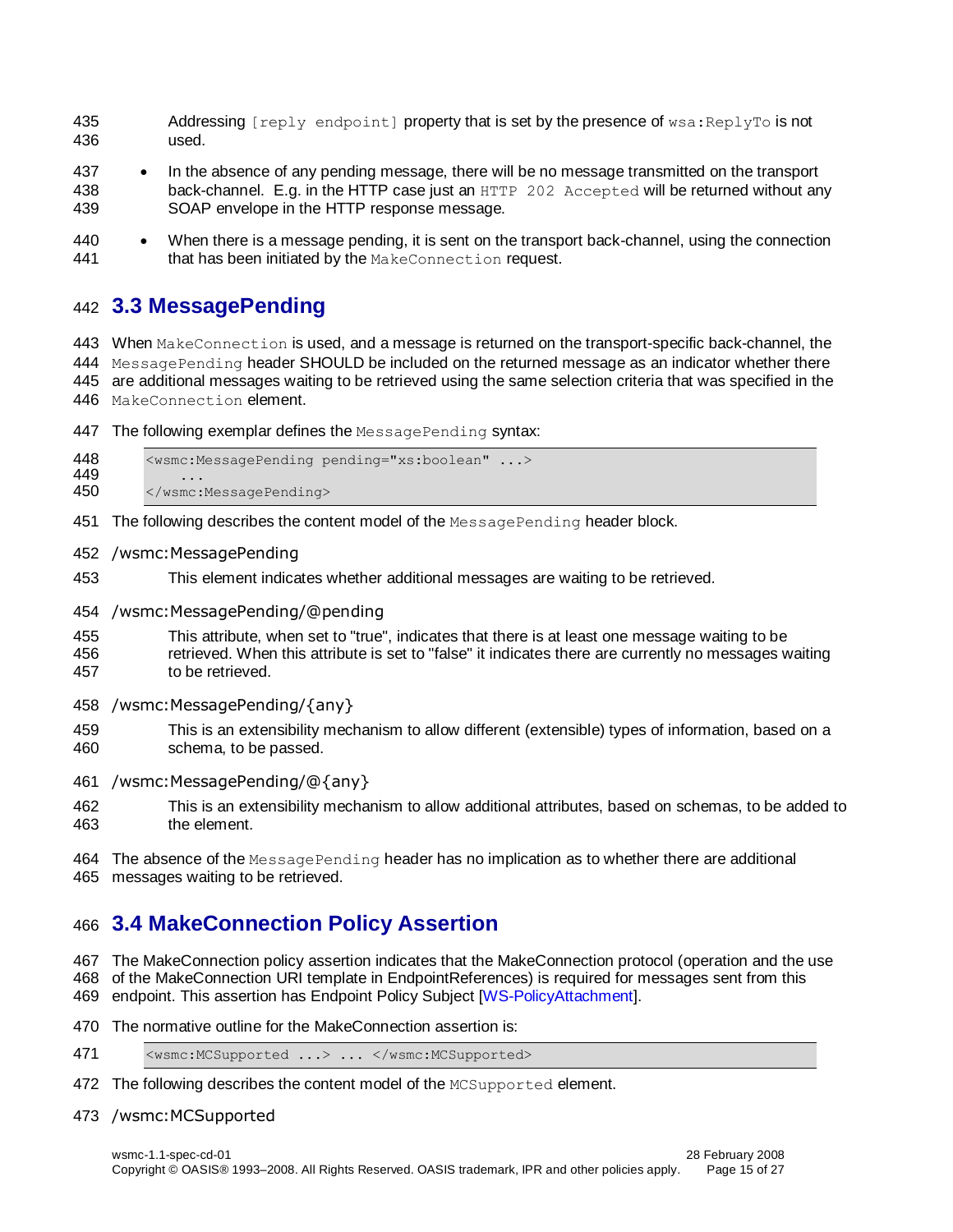- 474 A policy assertion that specifies that the MakeConnection protocol is required for messages sent<br>475 from this endpoint. from this endpoint.
- 476 /wsmc:MCSupported/{any}
- 477 This is an extensibility mechanism to allow different (extensible) types of information, based on a<br>478 schema, to be passed. schema, to be passed.
- 479 /wsmc:MCSupported/@{any}
- 480 This is an extensibility mechanism to allow additional attributes, based on schemas, to be added to the element.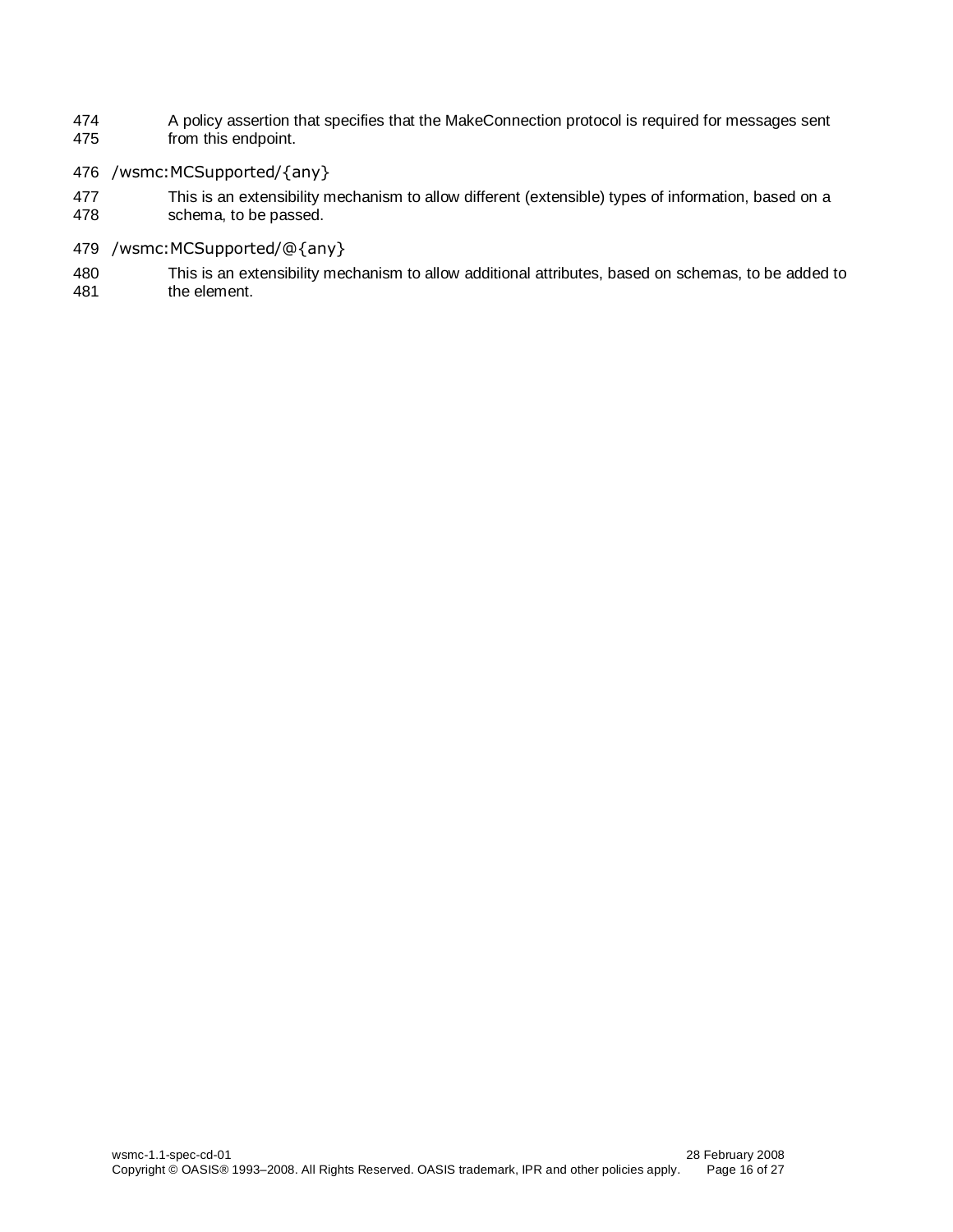## <span id="page-16-0"></span>**4 Faults**

 Entities that generate WS-MakeConnection faults MUST include as the [action] property the default fault action IRI defined below. The value from the W3C Recommendation is below for informational purposes:

<http://docs.oasis-open.org/ws-rx/wsmc/200702/fault>

 The faults defined in this section are generated if the condition stated in the preamble is met. Fault handling rules are defined in section 6 of WS-Addressing SOAP Binding.

The definitions of faults use the following properties:

[Code] The fault code.

[Subcode] The fault subcode.

[Reason] The English language reason element.

[Detail] The detail element(s). If absent, no detail element is defined for the fault. If more than one detail

 element is defined for a fault, implementations MUST include the elements in the order that they are specified.

Entities that generate WS-MakeConnection faults MUST set the [Code] property to either "Sender" or

"Receiver". These properties are serialized into text XML as follows:

| <b>SOAP Version</b> | Sender                  | <b>Receiver</b> |
|---------------------|-------------------------|-----------------|
| SOAP 11             | S <sub>11</sub> :Client | S11:Server      |
| SOAP 1.2            | S:Sender                | S:Receiver      |

The properties above bind to a SOAP 1.2 fault as follows:

| 498 | $<$ S:Envelope $>$                                 |
|-----|----------------------------------------------------|
| 499 | $<$ S:Header>                                      |
| 500 | $<$ wsa: Action $>$                                |
| 501 | http://docs.oasis-open.org/ws-rx/wsmc/200702/fault |
| 502 | $\langle$ /wsa:Action>                             |
| 503 | Headers elided for brevity.                        |
| 504 | $\langle$ /S: Header>                              |
| 505 | $<$ S: Body>                                       |
| 506 | $<$ S: Fault>                                      |
| 507 | $<$ S:Code $>$                                     |
| 508 | $\langle$ S:Value> [Code] $\langle$ /S:Value>      |
| 509 | $<$ S: Subcode $>$                                 |
| 510 | $\langle$ S:Value> [Subcode] $\langle$ /S:Value>   |
| 511 | $\langle$ /S: Subcode>                             |
| 512 | $\langle$ S:Code>                                  |
| 513 | $<$ S: Reason $>$                                  |
| 514 | <s:text xml:lang="en"> [Reason] </s:text>          |
| 515 | $\langle$ /S:Reason>                               |
| 516 | $<$ S:Detail>                                      |
| 517 | [Detail]                                           |
| 518 | .                                                  |
| 519 | $\langle$ S:Detail>                                |
| 520 | $\langle$ S: Fault>                                |
| 521 | $\langle$ S:Body>                                  |
| 522 |                                                    |

The properties bind to a SOAP 1.1 fault as follows when the fault is generated as a result of processing a

MakeConnection message: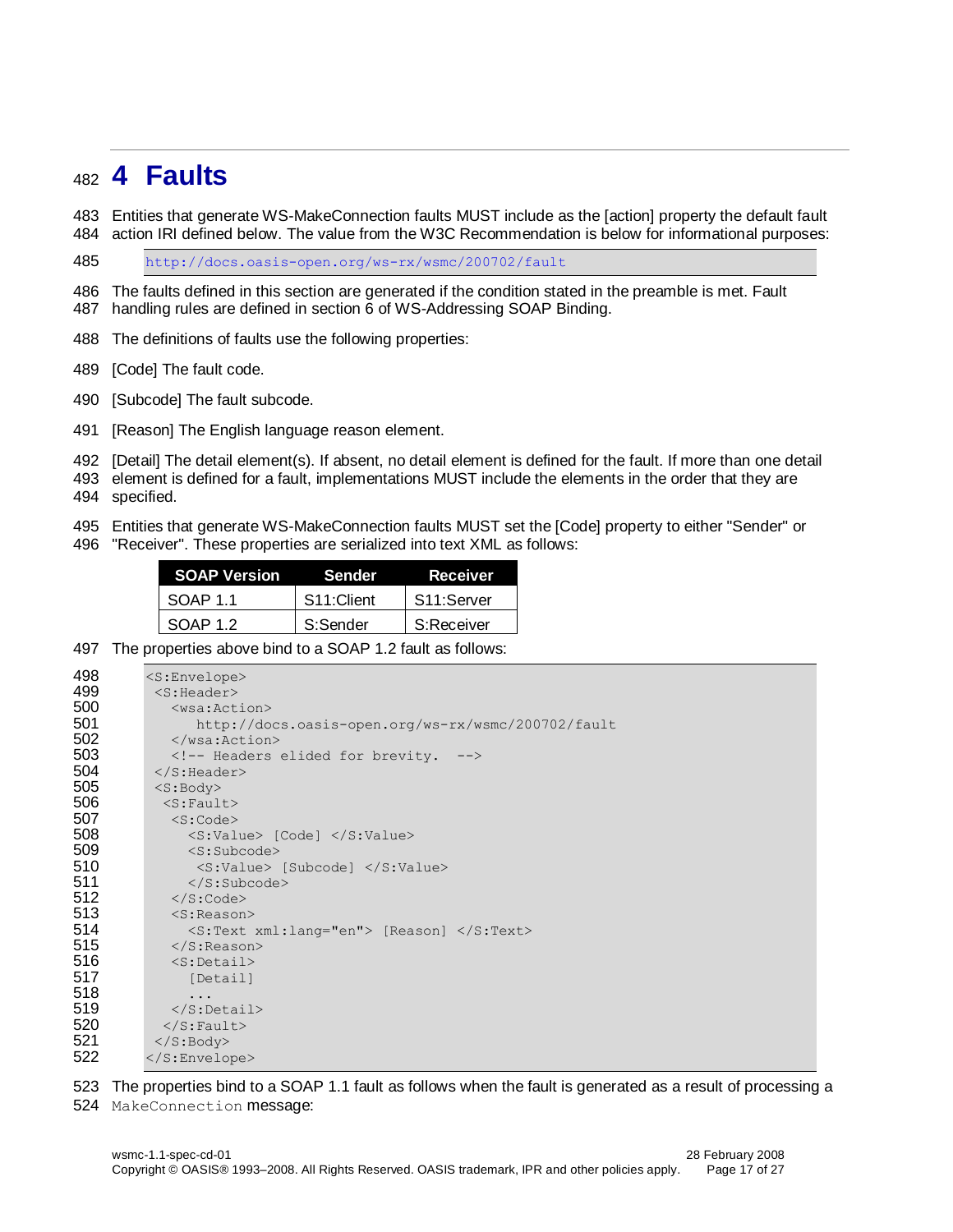```
525 <s11:Envelope><br>526 <s11:Bodv>
             526 <S11:Body>
527 <s11:Fault><br>528 <faultcode
528 <faultcode> [Subcode] </faultcode><br>529 <faultstring> [Reason] </faultstri
529 <faultstring> [Reason] </faultstring><br>530 </s11:Fault>
530 </S11:Fault><br>531 </S11:Body>
             \langle/S11:Body>
532 </S11:Envelope>
```
### <span id="page-17-0"></span>533 **4.1 Unsupported Selection**

- 534 The QName of the unsupported element(s) are included in the detail.
- 535 Properties:
- 536 [Code] Receiver
- 537 [Subcode] wsmc:UnsupportedSelection
- 538 [Reason] The extension element used in the message selection is not supported by the MakeConnection 539 receiver
- 540 [Detail]
- 541 <wsmc:UnsupportedSelection> *xs:QName* </wsmc:UnsupportedSelection>+

| <b>Generated by</b>               | <b>Condition</b>                                                                                                                                            | <b>Action Upon</b><br><b>Generation</b> | <b>Action Upon Receipt</b> |
|-----------------------------------|-------------------------------------------------------------------------------------------------------------------------------------------------------------|-----------------------------------------|----------------------------|
| <b>MakeConnection</b><br>receiver | In response to a<br>MakeConnection<br>message containing a<br>selection criteria in the<br>extensibility section of<br>the message that is not<br>supported | Unspecified.                            | Unspecified.               |

## <span id="page-17-1"></span>542 **4.2 Missing Selection**

- 543 The MakeConnection element did not contain any selection criteria.
- 544 Properties:
- 545 [Code] Receiver
- 546 [Subcode] wsmc:MissingSelection
- 547 [Reason] The MakeConnection element did not contain any selection criteria.
- 548 [Detail]

| Generated by | <b>Condition</b> | <b>Action Upon</b> | <b>Action Upon Receipt</b> |
|--------------|------------------|--------------------|----------------------------|
|              |                  | Generation         |                            |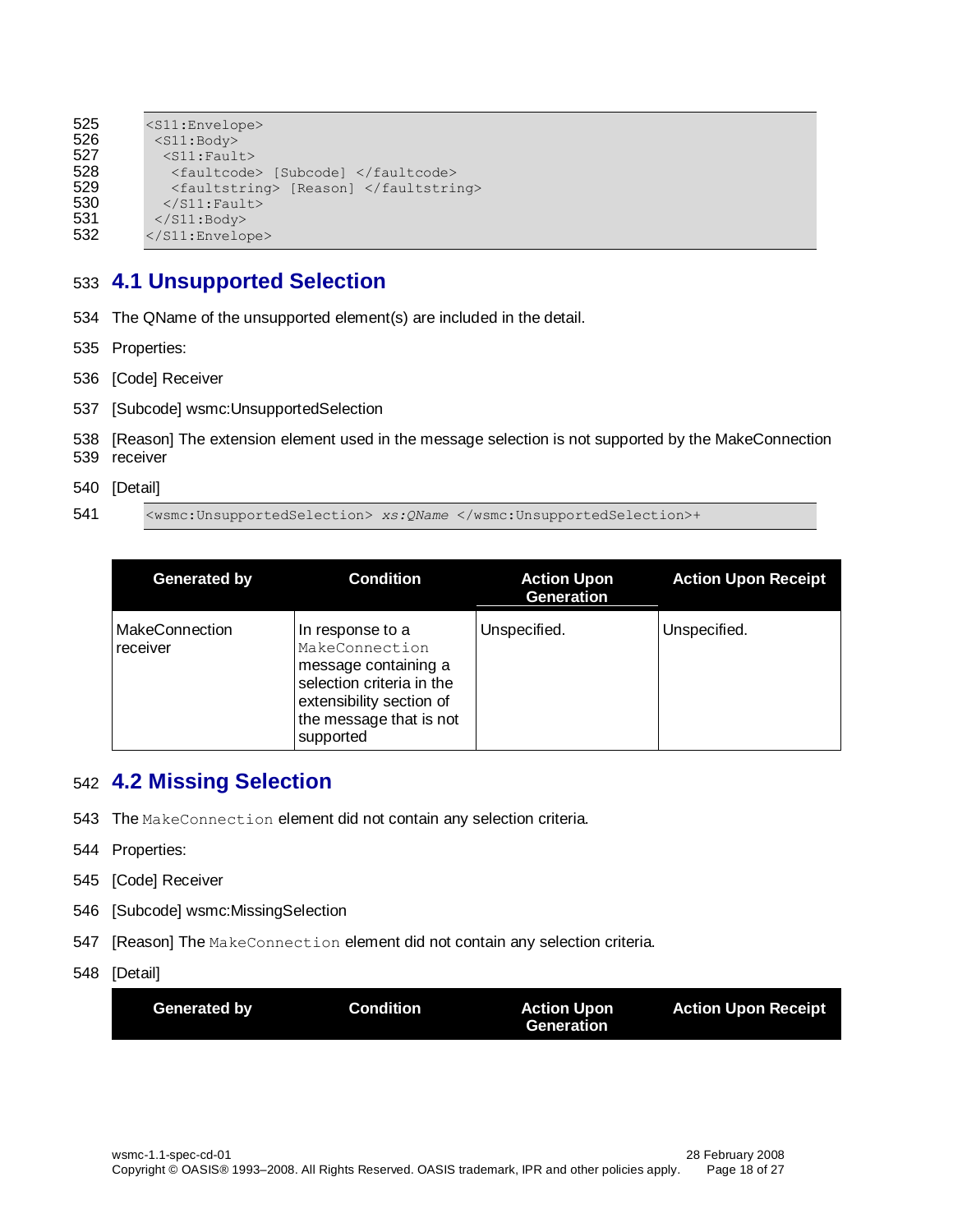| Generated by                      | <b>Condition</b>                                                                                 | <b>Action Upon</b><br><b>Generation</b> | <b>Action Upon Receipt</b> |
|-----------------------------------|--------------------------------------------------------------------------------------------------|-----------------------------------------|----------------------------|
| <b>MakeConnection</b><br>receiver | In response to a<br>MakeConnection<br>message that does not<br>contain any selection<br>criteria | Unspecified.                            | Unspecified.               |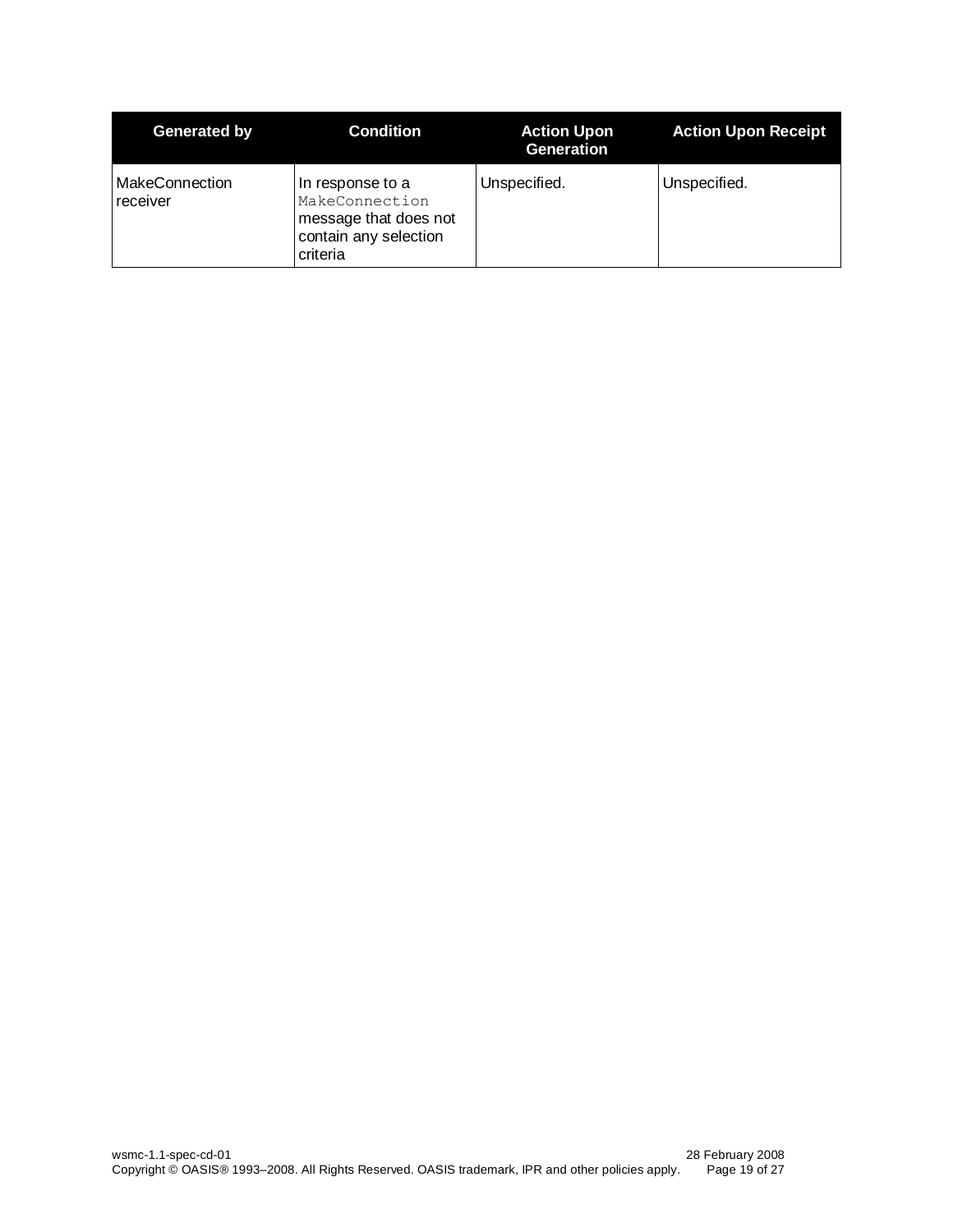## <span id="page-19-0"></span>**5 Security Considerations**

 It is strongly RECOMMENDED that the communication between Web services be secured using the mechanisms described in WS-Security. In order to properly secure messages, the body and all relevant headers need to be included in the signature. Specifically, any standard messaging headers, such as those from WS-Addressing, need to be signed with the body in order to "bind" the two together.

Different security mechanisms may be desired depending on the frequency of messages. For example, for

infrequent messages, public key technologies may be adequate for integrity and confidentiality. However,

 for high-frequency events, it may be more performant to establish a security context for the events using the mechanisms described in WS-Trust [\[Trust\]](#page-6-5) and WS-SecureConversation [\[SecureConversation\]](#page-6-6). It

should be noted that if a shared secret is used it is RECOMMENDED that derived keys be used to

strengthen the secret as described in WS-SecureConversation.

Requests for messages which are not available to anonymous parties are strongly RECOMMENDED to

require usage of WS-Security so that the requestor can be authenticated and authorized to access the

 indicated messages. Similarly, integrity and confidentiality SHOULD be used whenever messages have restricted access.

 Recipients of messages are RECOMMENDED to validate the signature to authenticate and verify the integrity of the data. Specifically, recipients SHOULD verify that the sender has the right to "speak" for the message.

 The following list summarizes common classes of attacks that apply to this protocol and identifies the mechanism to prevent/mitigate the attacks:

- Message alteration Alteration is prevented by including signatures of the message information using WS-Security.
- Message disclosure Confidentiality is preserved by encrypting sensitive data using WS-Security.
- 572 Key integrity Key integrity is maintained by using the strongest algorithms possible (by comparing secured policies - see WS-Policy and WS-SecurityPolicy [\[SecurityPolicy\]](#page-6-7)).
- Authentication Authentication is established using the mechanisms described in WS-Security and WS-Trust. Each message is authenticated using the mechanisms described in WS-Security.
- 576 Accountability Accountability is a function of the type of and strength of the key and algorithms being used. In many cases, a strong symmetric key provides sufficient accountability. However, in some environments, strong PKI signatures are required.
- Availability All reliable messaging services are subject to a variety of availability attacks. Replay detection is a common attack and it is RECOMMENDED that this be addressed by the mechanisms described in WS-Security. Other attacks, such as network-level denial of service attacks are harder to avoid and are outside the scope of this specification. That said, care should be taken to ensure that minimal state is saved prior to any authenticating sequences.
- 584 Replay Messages may be replayed for a variety of reasons. To detect and eliminate this attack, mechanisms should be used to identify replayed messages such as the timestamp/nonce outlined in WS-Security. Alternatively, and optionally, other technologies, such as sequencing, can also be used to prevent replay of application messages.

 Service endpoints SHOULD scope its searching of messages to those that were processed under the 589 same security context as the requesting MakeConnection message.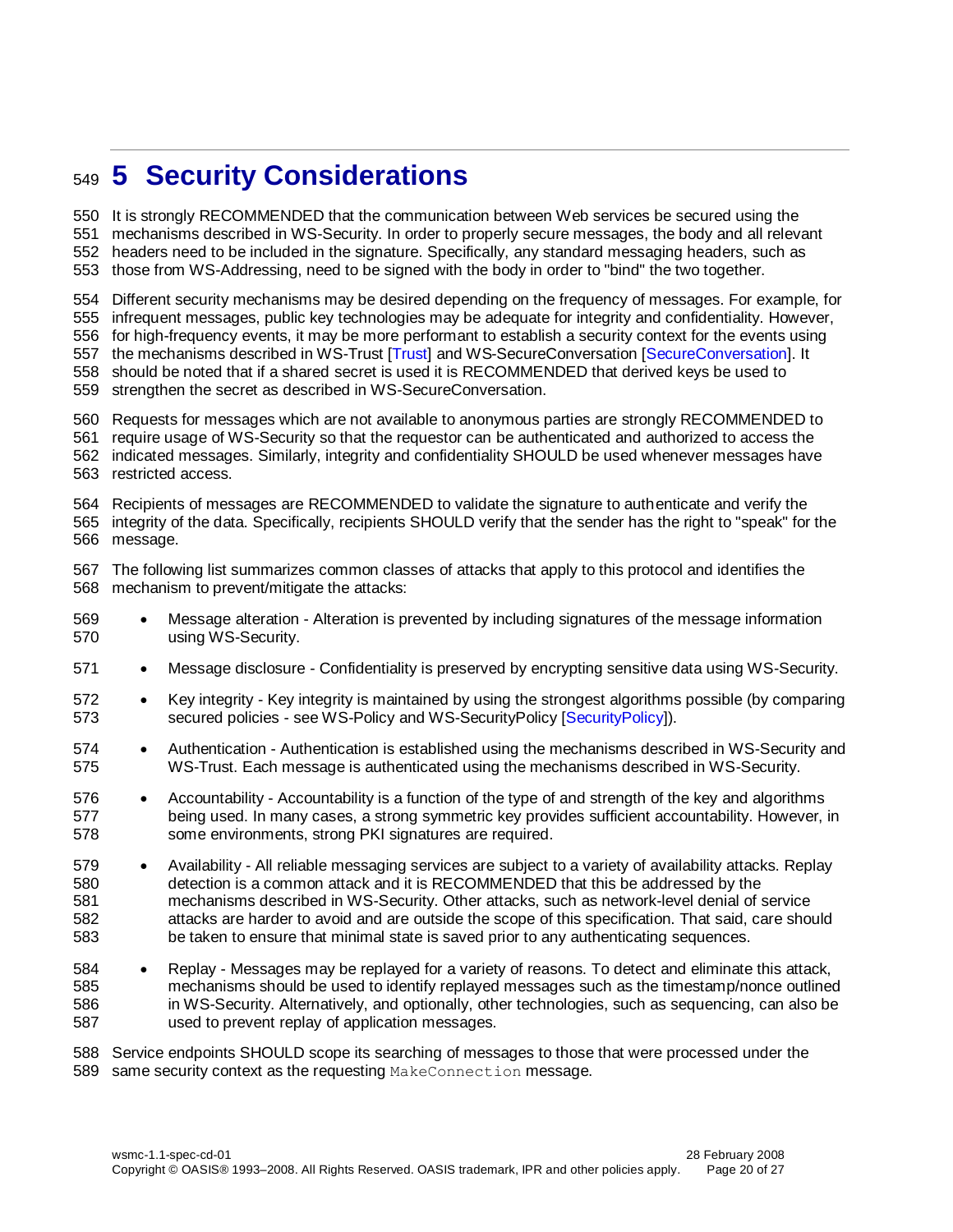## <span id="page-20-0"></span>**Appendix A. Schema**

The normative schema that is defined for WS-MakeConnection using [\[XML-Schema Part1\]](#page-5-10) and [\[XML-](#page-5-11)

[Schema Part2\]](#page-5-11) is located at:

<http://docs.oasis-open.org/ws-rx/wsmc/200702/wsmc-1.0-schema-200702.xsd>

The following copy is provided for reference.

```
595 <?xml version="1.0" encoding="UTF-8"?><br>596 <!-- Copyright (C) OASIS (R) 1993-2007.
596 <!-- Copyright(C) OASIS(R) 1993-2007. All Rights Reserved.<br>597 0ASIS trademark. IPR and other policies apply. -->
                 OASIS trademark, IPR and other policies apply. -->
598 <xs:schema xmlns:xs="http://www.w3.org/2001/XMLSchema" 
599 xmlns:wsa="http://www.w3.org/2005/08/addressing" xmlns:wsmc="http://docs.oasis-
600 open.org/ws-rx/wsmc/200702" targetNamespace="http://docs.oasis-open.org/ws-
601 rx/wsmc/200702" elementFormDefault="qualified" 
602 attributeFormDefault="unqualified"><br>603 <xs:import namespace="http://www.
603 \langle x s : \text{import namespace="http://www.w3.org/2005/08/addressing"}<br>604 schemaLocation="http://www.w3.org/2006/03/addressing/ws-addr.
604 schemaLocation="http://www.w3.org/2006/03/addressing/ws-addr.xsd"/><br>605 <1-- Protocol Elements -->
            605 <!-- Protocol Elements -->
606 <xs:complexType name="MessagePendingType"><br>607 <xs:sequence>
                607 <xs:sequence>
608 <xs:any namespace="##other" processContents="lax" minOccurs="0" 
609 maxOccurs="unbounded"/><br>610 </xs:sequence>
610 </xs:sequence>
611 <xs:attribute name="pending" type="xs:boolean"/><br>612 <xs:anvAttribute namespace="##other" processConte
                612 <xs:anyAttribute namespace="##other" processContents="lax"/>
613 </xs:complexType>
614 <xs:element name="MessagePending" type="wsmc:MessagePendingType"/>
615 <xs:element name="Address">
616 <xs:complexType>
617 <xs:simpleContent>
618 \leqxs:extension base="xs:anyURI"><br>619 \leqxs:anyAttribute namespace="#
                        619 <xs:anyAttribute namespace="##other" processContents="lax"/>
620 </xs:extension>
621 \langle x \rangle /xs:simpleContent><br>622 \langle x \rangle /xs:complexType>
622 \langle x \rangle /xs:complexType><br>623 \langle x \rangle /xs:element>
623 \langle x \rangle \langle x \rangle \langle x \rangle \langle x \rangle \langle x \rangle \langle x \rangle \langle x \rangle \langle x \rangle \langle x \rangle \langle x \rangle624 <xs:complexType name="MakeConnectionType">
                625 <xs:sequence>
626 <xs:element ref="wsmc:Address" minOccurs="0" maxOccurs="1"/>
                  627 <xs:any namespace="##other" processContents="lax" minOccurs="0" 
628 maxOccurs="unbounded"/>
629 </xs:sequence>
630 <xs:anyAttribute namespace="##other" processContents="lax"/>
631 </xs:complexType><br>632 <xs:element.name=
             632 <xs:element name="MakeConnection" type="wsmc:MakeConnectionType"/>
633 <xs:element name="UnsupportedSelection">
634 <xs:simpleType><br>635 <xs:restriction
                   635 <xs:restriction base="xs:QName"/>
636 \langle x \rangle /xs:simpleType><br>637 \langle x \rangle /xs:element>
             637 </xs:element>
638 \times /xs:schema>
```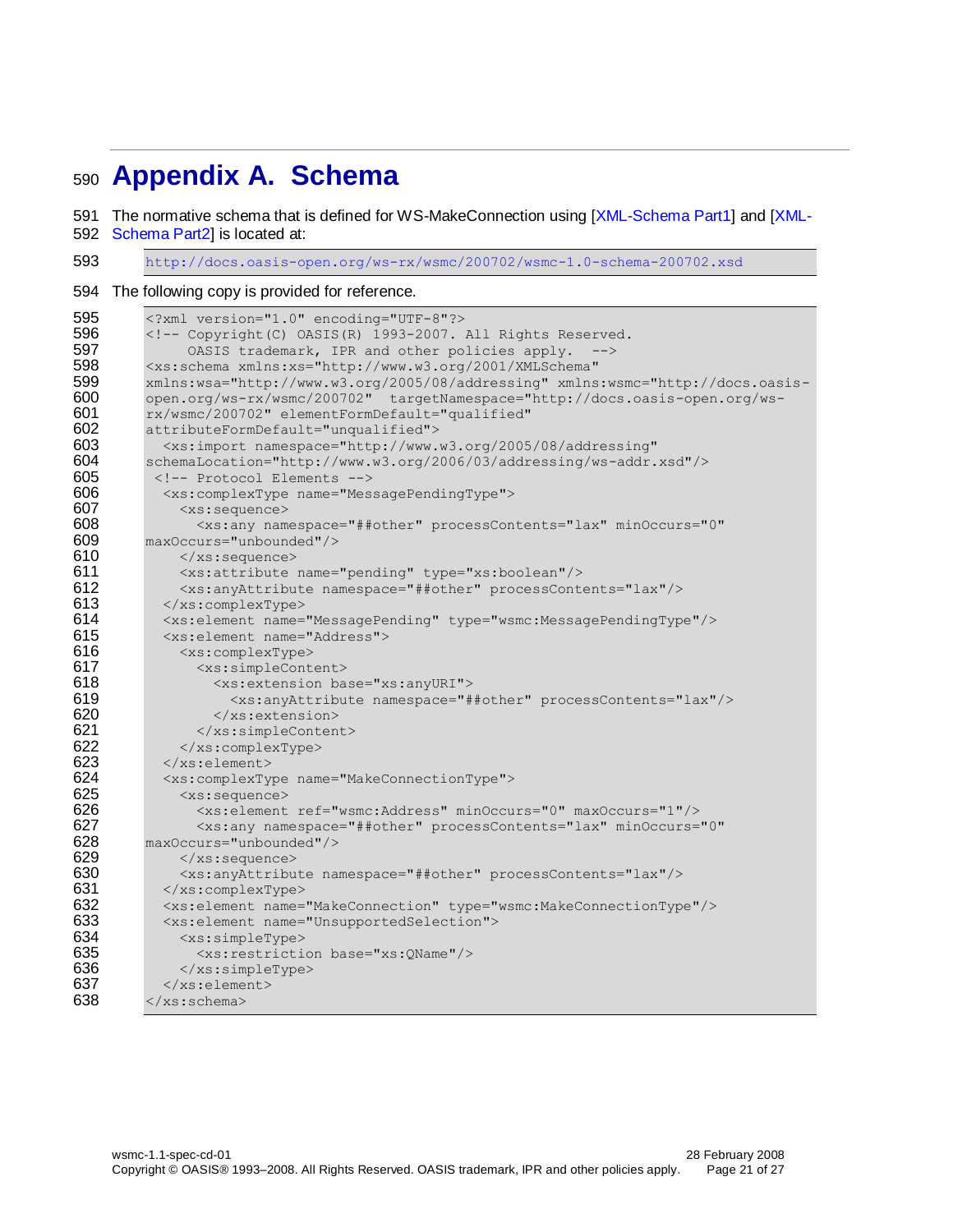## <span id="page-21-0"></span>**Appendix B. WSDL**

This WSDL describes the WS-MC protocol from the point of view of the endpoint that receives the

MakeConnection message.

 Also note that this WSDL is intended to describe the internal structure of the WS-MC protocol, and will not generally appear in a description of a WS-MC-capable Web service. See section [3.4](#page-14-1) Policy for a higher-level mechanism to indicate that WS-MC is supported.

The normative WSDL 1.1 definition for WS-MakeConnection is located at:

[http://docs.oasis-open.org/ws-rx/wsmc/200702/wsmc-1.0-wsdl-200702e1.wsdl](http://docs.oasis-open.org/ws-rx/wsmc/200702/wsmc-1.0-wsdl-200702.wsdl)

#### The following non-normative copy is provided for reference.

```
648 <?xml version="1.0" encoding="utf-8"?>
649 \langle!-- Copyright(C) OASIS(R) 1993-2007. All Rights Reserved.<br>650 0ASIS trademark. IPR and other policies apply. -->
                 OASIS trademark, IPR and other policies apply. -->
651 <wsdl:definitions xmlns:wsdl="http://schemas.xmlsoap.org/wsdl/" 
652 xmlns:xs="http://www.w3.org/2001/XMLSchema"<br>653 xmlns:wsa="http://www.w3.org/2005/08/addres
          653 xmlns:wsa="http://www.w3.org/2005/08/addressing" 
654 xmlns:wsam="http://www.w3.org/2007/05/addressing/metadata" 
          655 xmlns:wsmc="http://docs.oasis-open.org/ws-rx/wsmc/200702" 
656 xmlns:tns="http://docs.oasis-open.org/ws-rx/wsmc/200702/wsdl"<br>657 targetNamespace="http://docs.oasis-open.org/ws-rx/wsmc/200702
          657 targetNamespace="http://docs.oasis-open.org/ws-rx/wsmc/200702/wsdl">
658
659 <wsdl:types><br>660 <ws:schema
               660 <xs:schema>
661 <xs:import namespace="http://docs.oasis-open.org/ws-rx/wsmc/200702" 
662 schemaLocation="http://docs.oasis-open.org/ws-rx/wsmc/200702/wsmc-1.0-schema-<br>663 200702.xsd"/>
          663 200702.xsd"/>
664 \langle/xs:schema><br>665 \langle/wsdl:tvpes>
             </wsdl:types>
666
             667 <wsdl:message name="MakeConnection">
668 <wsdl:part name="makeConnection" element="wsmc:MakeConnection"/>
669 </wsdl:message>
670
671 <wsdl:portType name="MCAbstractPortType"><br>672 <wsdl:operation name="MakeConnection">
672 <wsdl:operation name="MakeConnection"><br>673 <wsdl:input message="tns:MakeConnect
673 \leq \leq \leq \leq \leq \leq \leq \leq \leq \leq \leq \leq \leq \leq \leq \leq \leq \leq \leq \leq \leq \leq \leq \leq \leq \leq \leq \leq \leq \leq \leq \leq \leq \leq \leq \leq 674 open.org/ws-rx/wsmc/200702/MakeConnection"/>
675 <!-- As described in the WS-MakeConnection specification, the
676 MakeConnection operation establishes a connection. If a matching<br>677 message is available then the back-channel of the connection wil
                        message is available then the back-channel of the connection will
678 be used to carry the message. In SOAP terms the returned message
679 is not a response, so there is no WSDL output message. \leftarrow 580 \leq/wsdl:operation>
                </wsdl:operation>
681 </wsdl:portType>
682
683 </wsdl:definitions>
```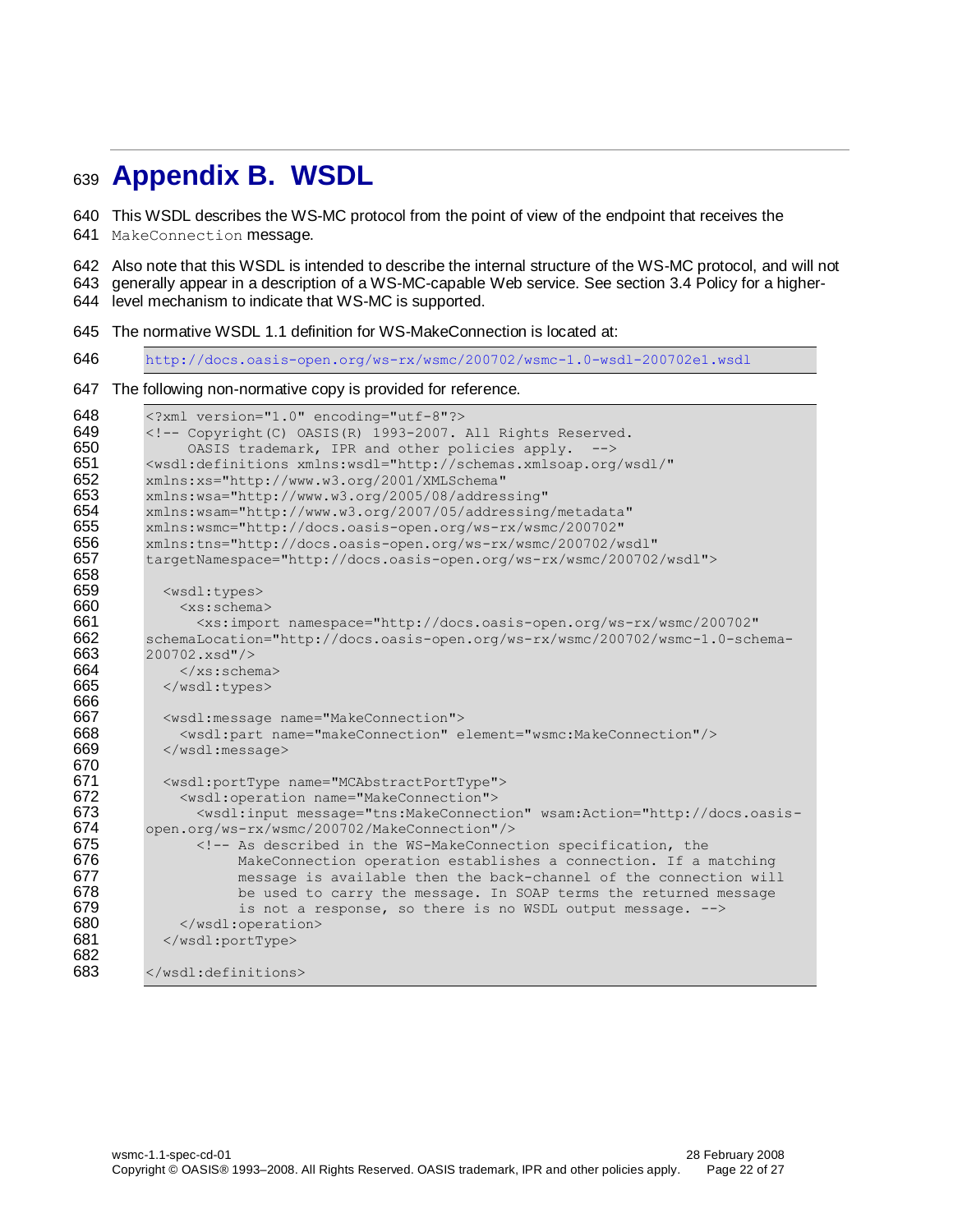## <span id="page-22-0"></span>**Appendix C. Message Examples**

## <span id="page-22-1"></span>**Appendix C.1 Example use of MakeConnection**

To illustrate how a MakeConnection message exchange can be used to deliver messages to an

Endpoint that is not addressable, consider the case of a pub/sub scenario in which the Endpoint to which

notifications are to be delivered (the "event consumer") is not addressable by the notification sending

Endpoint (the "event producer"). In this scenario the event consumer must initiate the connections in order

for the notifications to be delivered. One possible set of message exchanges (using HTTP) that

691 demonstrate how this can be achieved using MakeConnection is shown below.

#### **Step 1** – During a "subscribe" operation, the event consumer's EPR specifies the MC anonymous URI and the WS-RM Policy Assertion [\[WS-RM Policy\]](#page-5-14) to indicate whether or not RM is required:

```
694 < S: Envelope xmlns: S="http://www.w3.org/2003/05/soap-envelope"<br>695 xmlns: wsmc="http://docs.oasis-open.org/ws-rx/wsmc/200702"
         695 xmlns:wsmc="http://docs.oasis-open.org/ws-rx/wsmc/200702" 
696 xmlns:wsrmp="http://docs.oasis-open.org/ws-rx/wsrmp/200702"
697 xmlns:wsa="http://www.w3.org/2005/08/addressing">
698 <S:Header>
699 \langlewsa:To> http://example.org/subscriptionService </wsa:To> 700 \langlewsa:MessageID> http://client456.org/id-a6d8-a7c2eb546813
700 <wsa:MessageID> http://client456.org/id-a6d8-a7c2eb546813</wsa:MessageID><br>701 <wsa:ReplyTo>
701 <wsa:ReplyTo>
702 <wsa:To> http://client456.org/response </wsa:To>
              703 </wsa:ReplyTo>
704 \langle/S:Header><br>705 \langleS:Body>
705 <S:Body>
              706 <sub:Subscribe xmlns:sub="http://example.org/subscriptionService">
707 \langle!-- subscription service specific data --><br>708 \langle <targetEPR>
708 <targetEPR>
709 <wsa:Address>http://docs.oasis-open.org/ws-
         710 rx/wsrm/200702/anonymous?id=550e8400-e29b-11d4-a716-446655440000</wsa:Address>
711 <wsa:Metadata>
712 <wsp:Policy wsu:Id="MyPolicy">
713 <wsrmp:RMAssertion/><br>714 </wsp:Policy>
714 </wsp:Policy>
715 </wsa:Metadata><br>716 </wsa:Metadata>
716 </targetEPR><br>717 </sub:Subscrib
              717 </sub:Subscribe>
718 \langle/S:Body>
719 </S:Envelope>
```
720 In this example the subscribe and targetEPR elements are simply examples of what a subscription 721 request message might contain. Note: the wsa: Address element contains the MC anonymous URI indicating that the notification producer needs to queue the messages until they are requested using the MakeConnection message exchange. The EPR also contains the WS-RM Policy Assertion indicating the RM must be used when notifications related to this subscription are sent.

**Step 2** – Once the subscription is established, the event consumer checks for a pending message:

```
727 <S:Envelope xmlns:S="http://www.w3.org/2003/05/soap-envelope"<br>728 xmlns:wsmc="http://docs.oasis-open.org/ws-rx/wsmc/200702"
            728 xmlns:wsmc="http://docs.oasis-open.org/ws-rx/wsmc/200702" 
729 xmlns:wsa="http://www.w3.org/2005/08/addressing"><br>730 < Header>
730 <s:Header><br>731 <s:Header>
                 731 <wsa:Action>http://docs.oasis-open.org/ws-
732 rx/wsmc/200702/MakeConnection</wsa:Action><br>733 <wsa:To> http://example.org/subscripti
                 733 <wsa:To> http://example.org/subscriptionService </wsa:To>
```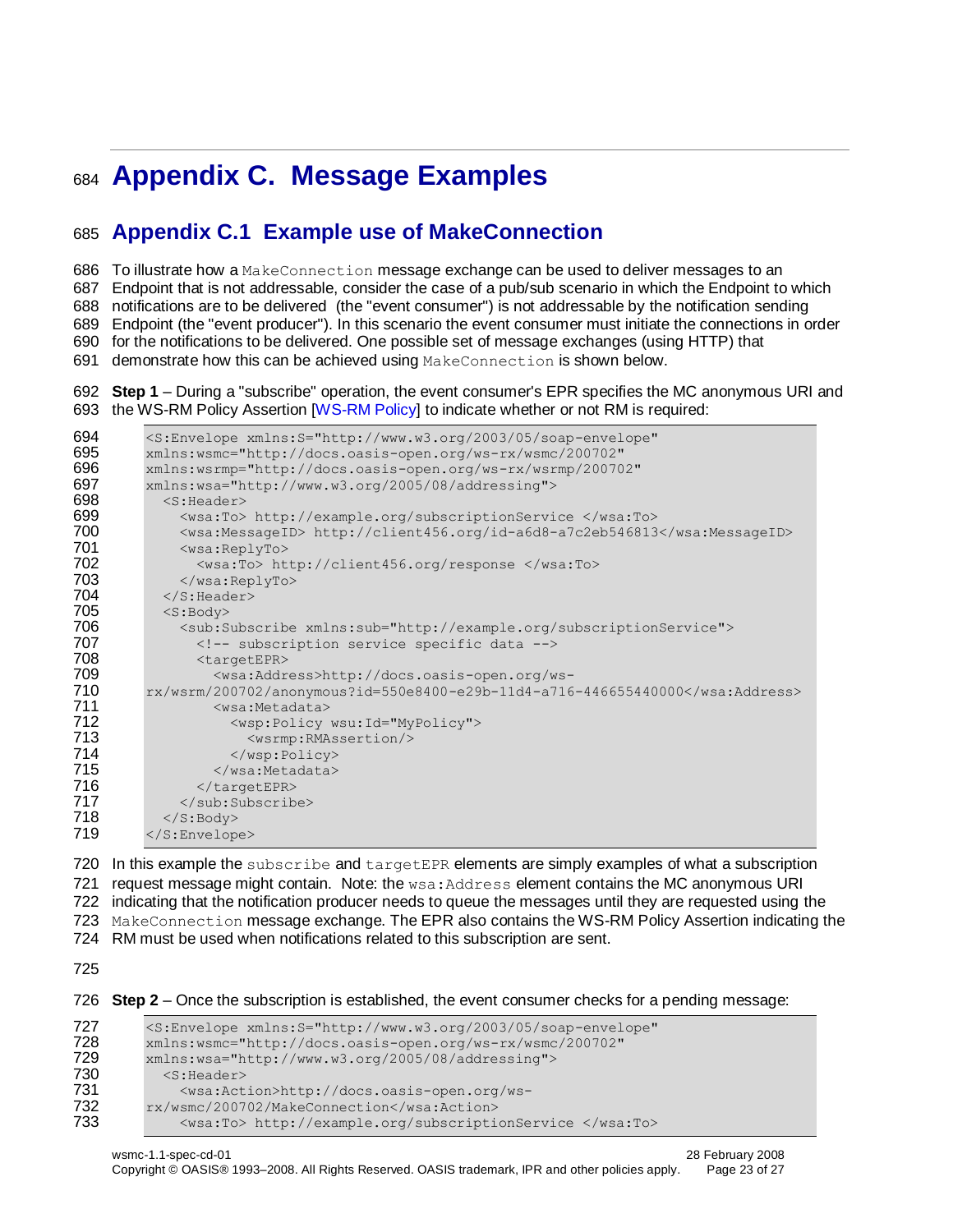| 734 | $\langle$ S: Header>                                               |
|-----|--------------------------------------------------------------------|
| 735 | $<$ S:Body>                                                        |
| 736 | $<$ wsmc:MakeConnection $>$                                        |
| 737 | <wsmc:address>http://docs.oasis-open.org/ws-</wsmc:address>        |
| 738 | $rx/wsmc/200702/anonymous?id=550e8400-e29b-11d4-a716-446655440000$ |
| 739 |                                                                    |
| 740 | $\langle$ S: Body>                                                 |
| 741 | $\langle$ /S:Envelope>                                             |
|     |                                                                    |

 **Step 3** – If there are messages waiting to be delivered then a message will be returned back to the event consumer. However, because WS-RM is being used to deliver the messages, the first message returned 744 is a Create Sequence:

```
745 < S:Envelope xmlns: S="http://www.w3.org/2003/05/soap-envelope"<br>746 xmlns: wsmc="http://docs.oasis-open.org/ws-rx/wsmc/200702"
746 xmlns:wsmc="http://docs.oasis-open.org/ws-rx/wsmc/200702"
           747 xmlns:wsrm="http://docs.oasis-open.org/ws-rx/wsrm/200702" 
748 xmlns:wsa="http://www.w3.org/2005/08/addressing"><br>749 < S:Header>
749 <S:Header>
750 <wsa:Action>http://docs.oasis-open-org/ws-<br>751 rx/wsrm/200702/CreateSequence</wsa:Action>
751 rx/wsrm/200702/CreateSequence</wsa:Action><br>752 <wsa:To>http://docs.oasis-open.org/ws-
752 \leqwsa:To>http://docs.oasis-open.org/ws-rx/wsrm/200702/anonymous?id=550e8400-<br>753 e29b-11d4-a716-446655440000</wsa:To>
753 e29b-11d4-a716-446655440000</wsa:To>
                754 <wsa:ReplyTo> http://example.org/subscriptionService </wsa:ReplyTo>
755 <wsa:MessageID> http://example.org/id-123-456 </wsa:MessagID>
756 <wsmc:MessagePending pending="true"/><br>757 </S:Header>
757 \langle/S:Header><br>758 \langleS:Body>
758 <s:Body><br>759 <wsrm:
                759 <wsrm:CreateSequence>
760 <wsrm:AcksTo><br>761 <wsa:Addres
                     761 <wsa:Address> http://example.org/subscriptionService </wsa:Address>
762 </wsrm:AcksTo>
763 </wsrm:CreateSequence><br>764 </s:Body>
764 \langle/S:Body><br>765 \langle/S:Envelope
           </S:Envelope>
```
 Notice from the perspective of how the RM Source on the event producer interacts with the RM Destination 767 of those messages, nothing new is introduced by the use of the MakeConnection, the use of RM protocol is the same as the case where the event consumer is addressable. Note the message contains a 769 wsmc:MessagePending header indicating that additional message are waiting to be delivered.

 **Step 4** – The event consumer will respond with a CreateSequenceResponse message per normal WS-Addressing rules:

| 773 | <s:envelope <="" th="" xmlns:s="http://www.w3.org/2003/05/soap-envelope"></s:envelope> |  |  |
|-----|----------------------------------------------------------------------------------------|--|--|
| 774 | xmlns:wsrm="http://docs.oasis-open.org/ws-rx/wsrm/200702"                              |  |  |
| 775 | xmlns:wsa="http://www.w3.org/2005/08/addressing">                                      |  |  |
| 776 | $<$ S:Header>                                                                          |  |  |
| 777 | <wsa:action>http://docs.oasis-open-org/ws-</wsa:action>                                |  |  |
| 778 | rx/wsrm/200702/CreateSequenceResponse                                                  |  |  |
| 779 | <wsa:to> http://example.org/subscriptionService </wsa:to>                              |  |  |
| 780 | <wsa:relatesto> http://example.org/id-123-456 </wsa:relatesto>                         |  |  |
| 781 | $\langle$ /S:Header>                                                                   |  |  |
| 782 | $<$ S:Body>                                                                            |  |  |
| 783 | <wsrm:createsequenceresponse></wsrm:createsequenceresponse>                            |  |  |
| 784 | <wsrm:identifier> http://example.org/rmid-456 </wsrm:identifier>                       |  |  |
| 785 |                                                                                        |  |  |
| 786 | $\langle$ S: Body>                                                                     |  |  |
| 787 | $\langle$ /S:Envelope>                                                                 |  |  |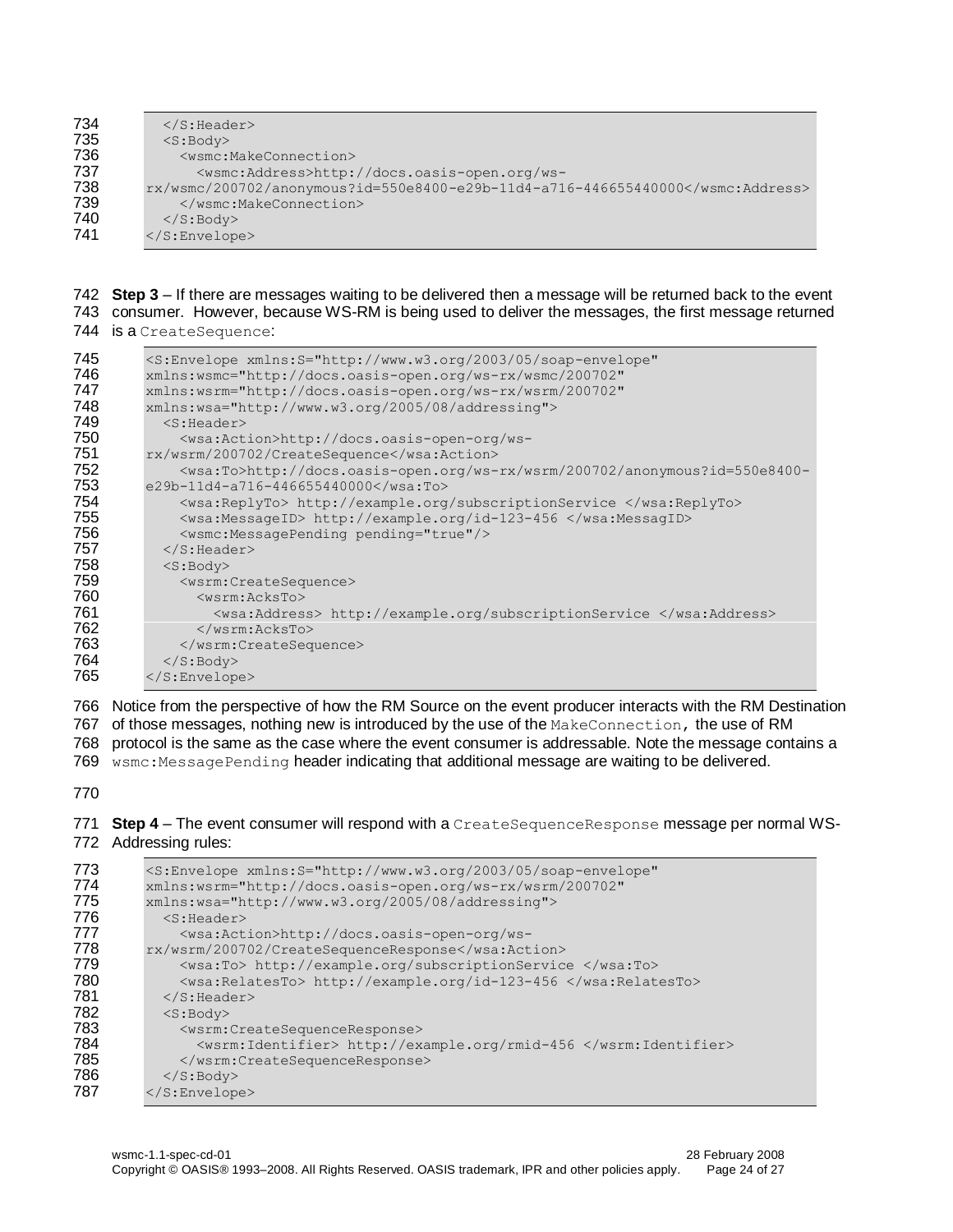788 Note, this message is carried on an HTTP request directed to the  $wsa:ReplyTo EPR$ , and the HTTP

789 response will be an HTTP 202.

790

791 **Step 5** – The event consumer checks for another message pending:

```
792 < S: Envelope xmlns: S="http://www.w3.org/2003/05/soap-envelope"<br>793 xmlns: wsmc="http://docs.oasis-open.org/ws-rx/wsmc/200702"
793 xmlns:wsmc="http://docs.oasis-open.org/ws-rx/wsmc/200702"
794 xmlns:wsa="http://www.w3.org/2005/08/addressing"><br>795 < S:Header>
795 <S:Header>
796 <wsa:Action>http://docs.oasis-open.org/ws-<br>797 rx/wsmc/200702/MakeConnection</wsa:Action>
797 rx/wsmc/200702/MakeConnection</wsa:Action><br>798 <wsa:To> http://example.org/subscripti
798 <wsa:To> http://example.org/subscriptionService </wsa:To> </S:Header>
799 \langle/S:Header><br>800 \langleS:Body>
800 <s:Body><br>801 <wsmc:1
801 <wsmc:MakeConnection>
802 <wsmc:Address>http://docs.oasis-open.org/ws-<br>803 rx/wsmc/200702/anonymous?id=550e8400-e29b-11d4-a71
803 rx/wsmc/200702/anonymous?id=550e8400-e29b-11d4-a716-446655440000</wsmc:Address>
804 \langle/wsmc:MakeConnection><br>805 \langle/S:Body>
              </S:Body>
806 </S:Envelope>
```
807 Notice this is the same message as the one sent in step 2.

808

809 **Step 6** – Since there is a message pending for this destination then it is returned on the HTTP response:

```
810 <S:Envelope xmlns:S="http://www.w3.org/2003/05/soap-envelope" 
811 xmlns:wsmc="http://docs.oasis-open.org/ws-rx/wsmc/200702"
         812 xmlns:wsrm="http://docs.oasis-open.org/ws-rx/wsrm/200702" 
813 xmlns:wsa="http://www.w3.org/2005/08/addressing"><br>814 < S:Header>
           <S:Header>
815 <wsa:Action> http://example.org/eventType1/</wsa:Action>
816 \leqwsa:To>http://docs.oasis-open.org/ws-rx/wsrm/200702/anonymous?id=550e8400-<br>817 e29b-11d4-a716-446655440000</wsa:To>
         e29b-11d4-a716-446655440000</wsa:To>
818 <wsrm:Sequence>
819 <wsrm:Identifier> http://example.org/rmid-456 </wsrm:Identifier><br>820 </wsrm:Sequence>
             820 </wsrm:Sequence>
821 <wsmc:MessagePending pending="true"/>
822 \times </S: Header>
823 \langle S:Body\rangle824 <!-- event specific data --><br>825 </s:Bodv>
           \langleS:Body>
826 </S:Envelope>
```
827 As noted in step 3, the use of the RM protocol does not change when using MakeConnection. The 828 format of the messages, the order of the messages sent and the timing of when to send it remains the 829 same.

830

831 **Step 7** – At some later interval, or immediately due to the MessagePending header's "pending" 832 attribute being set to "true", the event consumer will poll again:

```
833 <S:Envelope xmlns:S="http://www.w3.org/2003/05/soap-envelope"<br>834 xmlns:wsmc="http://docs.oasis-open.org/ws-rx/wsmc/200702"
834 xmlns:wsmc="http://docs.oasis-open.org/ws-rx/wsmc/200702"<br>835 xmlns:wsa="http://www.w3.org/2005/08/addressing">
835 xmlns:ws = "http://www.w3.org/2005/08/addressing" > 836 < S: Header>
836 <s:Header><br>837 <wsa:Act
                  837 <wsa:Action> http://docs.oasis-open.org/ws-rx/wsmc/200702/MakeConnection
838 \le/wsa:Action><br>839 \lewsa:To>
                  839 <wsa:To> http://example.org/subscriptionService </wsa:To>
840 </S: Header>
```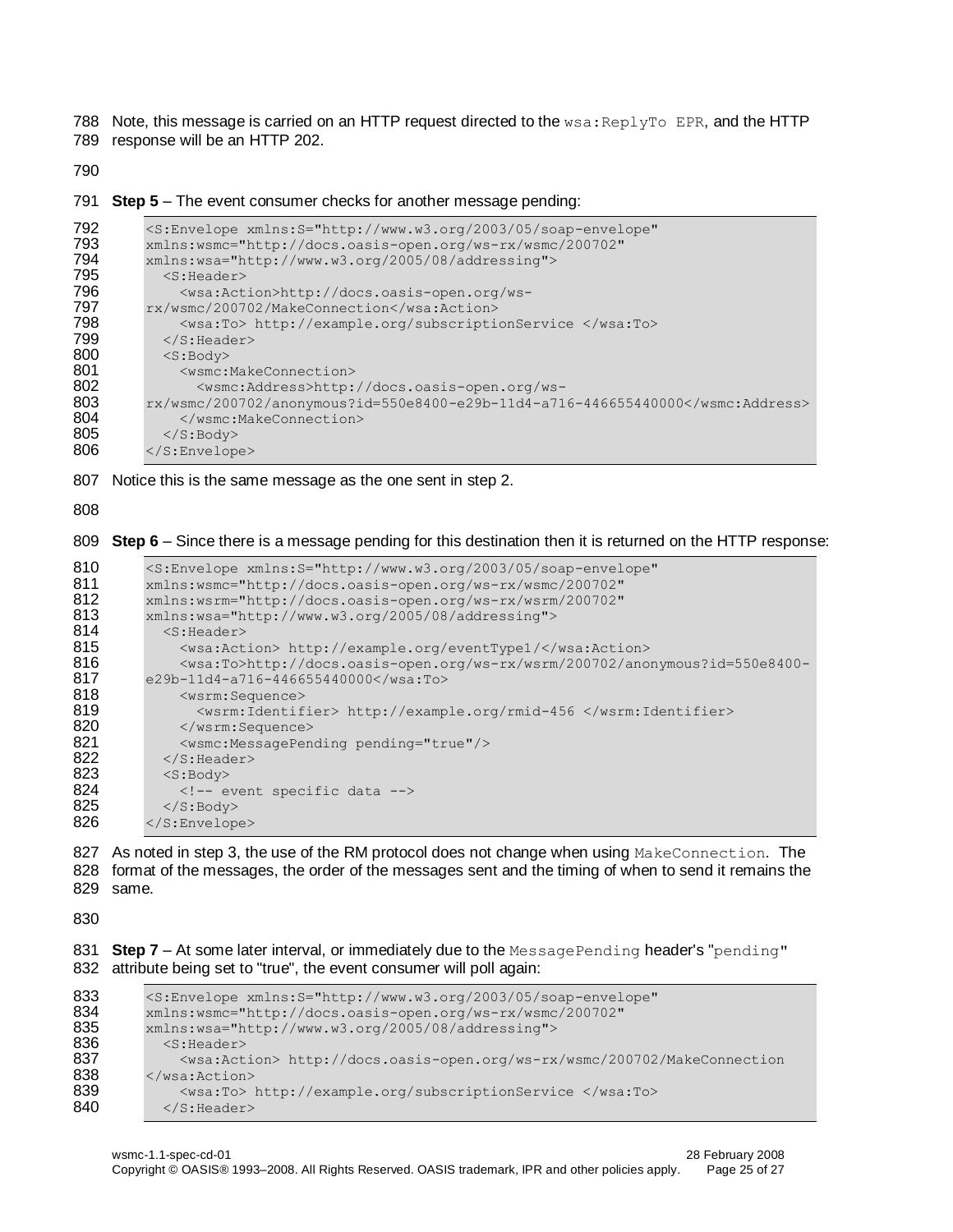| $<$ S:Body>                                                        |  |  |
|--------------------------------------------------------------------|--|--|
| <wsmc:makeconnection></wsmc:makeconnection>                        |  |  |
| <wsmc:address>http://docs.oasis-open.org/ws-</wsmc:address>        |  |  |
| $rx/wsmc/200702/anonymous?id=550e8400-e29b-11d4-a716-446655440000$ |  |  |
|                                                                    |  |  |
| $\langle$ /S:Body>                                                 |  |  |
| $\langle$ /S:Envelope>                                             |  |  |
|                                                                    |  |  |

 Notice this is the same message as the one sent in steps 2 and 5. As in steps 3 and 6, the response to the 849 MakeConnection can be any message destined to the specified Endpoint. This allows the event

- producer to send not only application messages (events) but RM protocol messages (e.g.
- 851 CloseSequence, TerminateSequence or even additional CreateSequence messages) as needed.

- **Step 8** If at any point in time there are no messages pending, in response to a MakeConnection the
- 854 event producer returns an HTTP 202 back to the event consumer. The process then repeats (back to step 7) until the subscription ends.